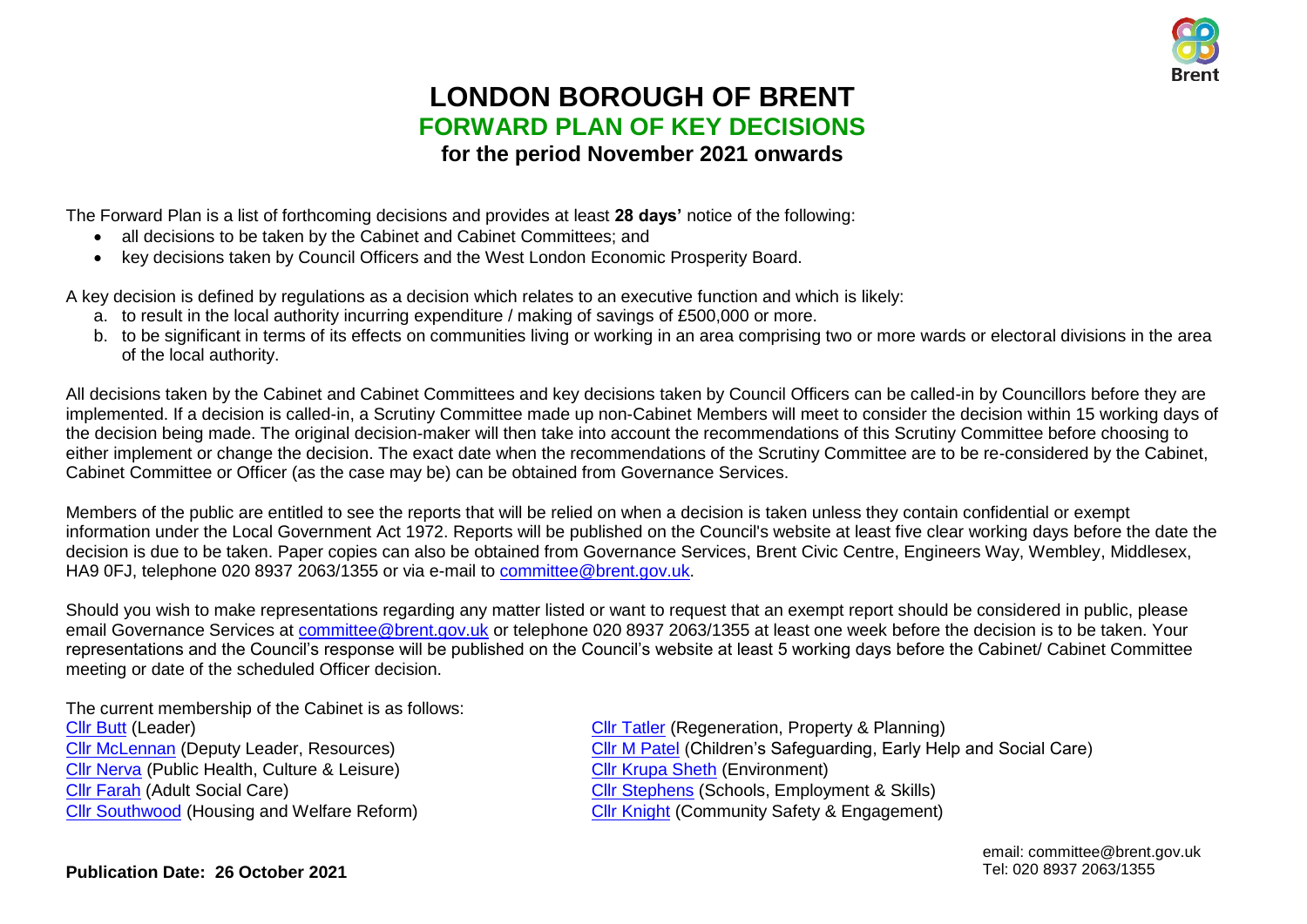| Details of the decision to be taken                                                                                                                                                                | Decision to be<br>taken by                         | <b>Relevant report from</b>                                            | <b>Lead Member</b>                                                                                 | <b>Expected date</b><br>of decision | <b>Representations may be</b><br>made to the following<br>officer at least 1 week<br>before the decision is to<br>be made |
|----------------------------------------------------------------------------------------------------------------------------------------------------------------------------------------------------|----------------------------------------------------|------------------------------------------------------------------------|----------------------------------------------------------------------------------------------------|-------------------------------------|---------------------------------------------------------------------------------------------------------------------------|
| August 2021                                                                                                                                                                                        |                                                    |                                                                        |                                                                                                    |                                     |                                                                                                                           |
| <b>Award of HRS contracts</b><br>To award the HRS contracts to successful<br>providers who have bid through the tender<br>process.<br><b>KEY</b><br>Report: Part exempt                            | Strategic<br>Director -<br>Community<br>Well-being | Strategic Director -<br><b>Community Well-</b><br>being                | <b>Lead Member</b><br>for Adult<br>Social Care<br>(Councillor<br>Harbi Farah)                      | 16 Aug 2021                         | Interim Commissioning<br>Manager<br>Tel: 020 8937 4162<br>Lorraine.Regan@brent.<br>gov.uk                                 |
| Housing repairs and maintenance authority<br>to go out to tender<br>To request authority for Housing to go out to<br>tender for housing maintenance services.<br><b>KEY</b><br>Report: Part exempt | Operational<br>Director -<br>Housing               | <b>Strategic Director -</b><br><b>Customer and Digital</b><br>Services | <b>Lead Member</b><br>for Housing<br>and Welfare<br>Reform<br>(Councillor<br>Eleanor<br>Southwood) | 13 Aug 2021                         | Category Manager,<br>Procurement<br>Tel: 020 8937 2678<br>Andrew.Stirland1@bre<br>nt.gov.uk                               |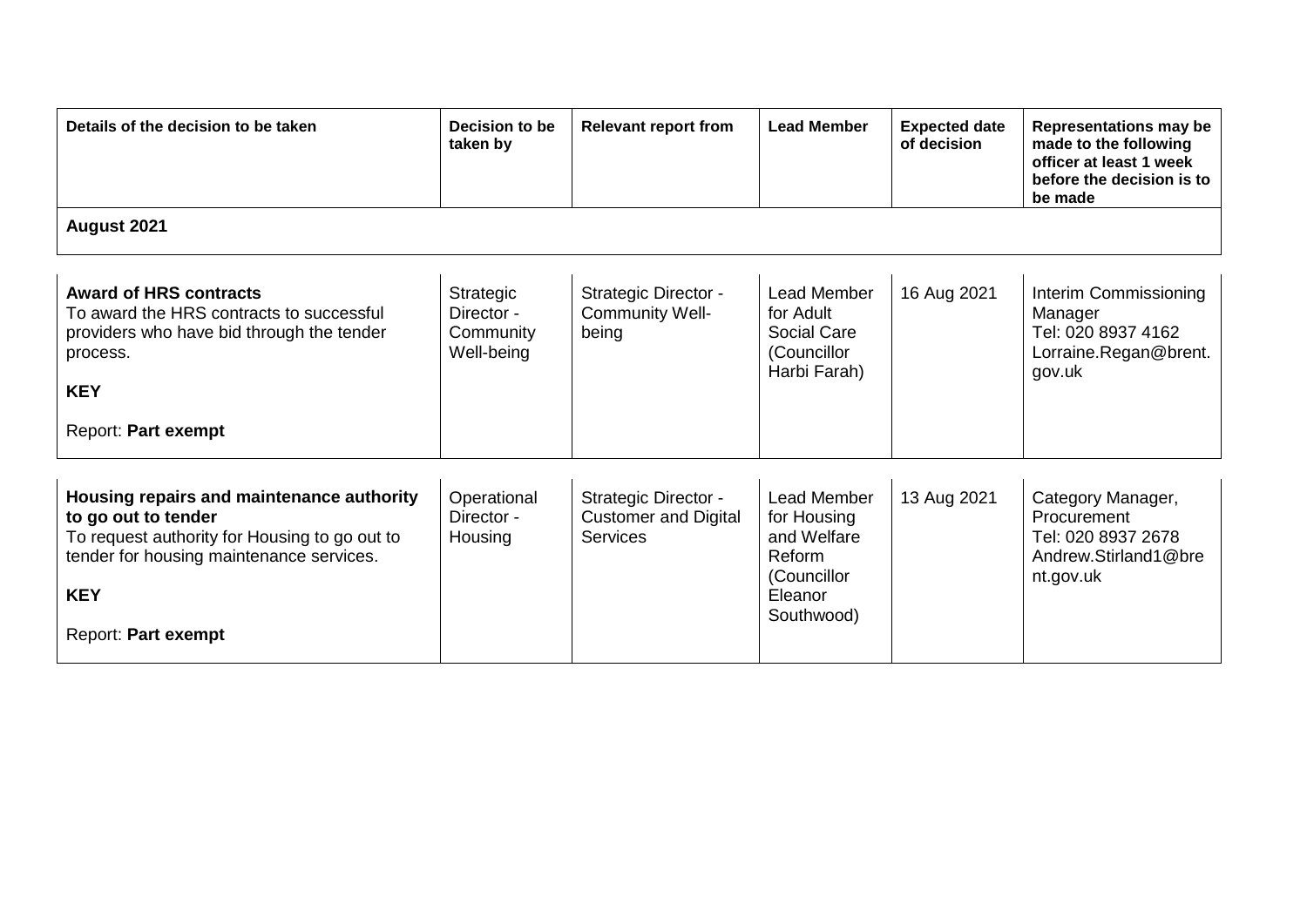| Details of the decision to be taken                                                                                                                                                                                                                                                                    | Decision to be<br>taken by                         | <b>Relevant report from</b>                             | <b>Lead Member</b>                                                                               | <b>Expected date</b><br>of decision | <b>Representations may be</b><br>made to the following<br>officer at least 1 week<br>before the decision is to<br>be made |
|--------------------------------------------------------------------------------------------------------------------------------------------------------------------------------------------------------------------------------------------------------------------------------------------------------|----------------------------------------------------|---------------------------------------------------------|--------------------------------------------------------------------------------------------------|-------------------------------------|---------------------------------------------------------------------------------------------------------------------------|
| To extend the contract for 0-19 Public Health<br><b>Contract (Health Visiting and School</b><br><b>Nursing Services)</b><br>to extend the contract for 0-19 Public Health<br>Contract (Health Visiting and School Nursing<br>Services) until the 31st March 2022.<br><b>KEY</b><br>Report: Part exempt | Strategic<br>Director -<br>Community<br>Well-being | Strategic Director -<br>Community Well-<br>being        | <b>Lead Member</b><br>for Public<br>Health, Culture<br>and Leisure<br>(Councillor<br>Neil Nerva) | 13 Aug 2021                         | <b>Public Health</b><br>Marie.McLoughlin@bre<br>nt.gov.uk                                                                 |
| Authority to appoint consultant to provide<br>fire risk assessments and related services<br>To request authority to appoint a consultant to<br>provide fire risk assessments and related<br>services through a Framework Agreement.<br><b>KEY</b><br>Report: Part exempt                               | Strategic<br>Director -<br>Community<br>Well-being | Strategic Director -<br><b>Community Well-</b><br>being | Lead Member<br>for Housing<br>and Welfare<br>Reform<br>(Councillor<br>Eleanor<br>Southwood)      | 13 Aug 2021                         | Head of Property<br><b>Services</b><br>Tel: 020 8937 2652<br>Giuseppe.Coia@brent.<br>gov.uk                               |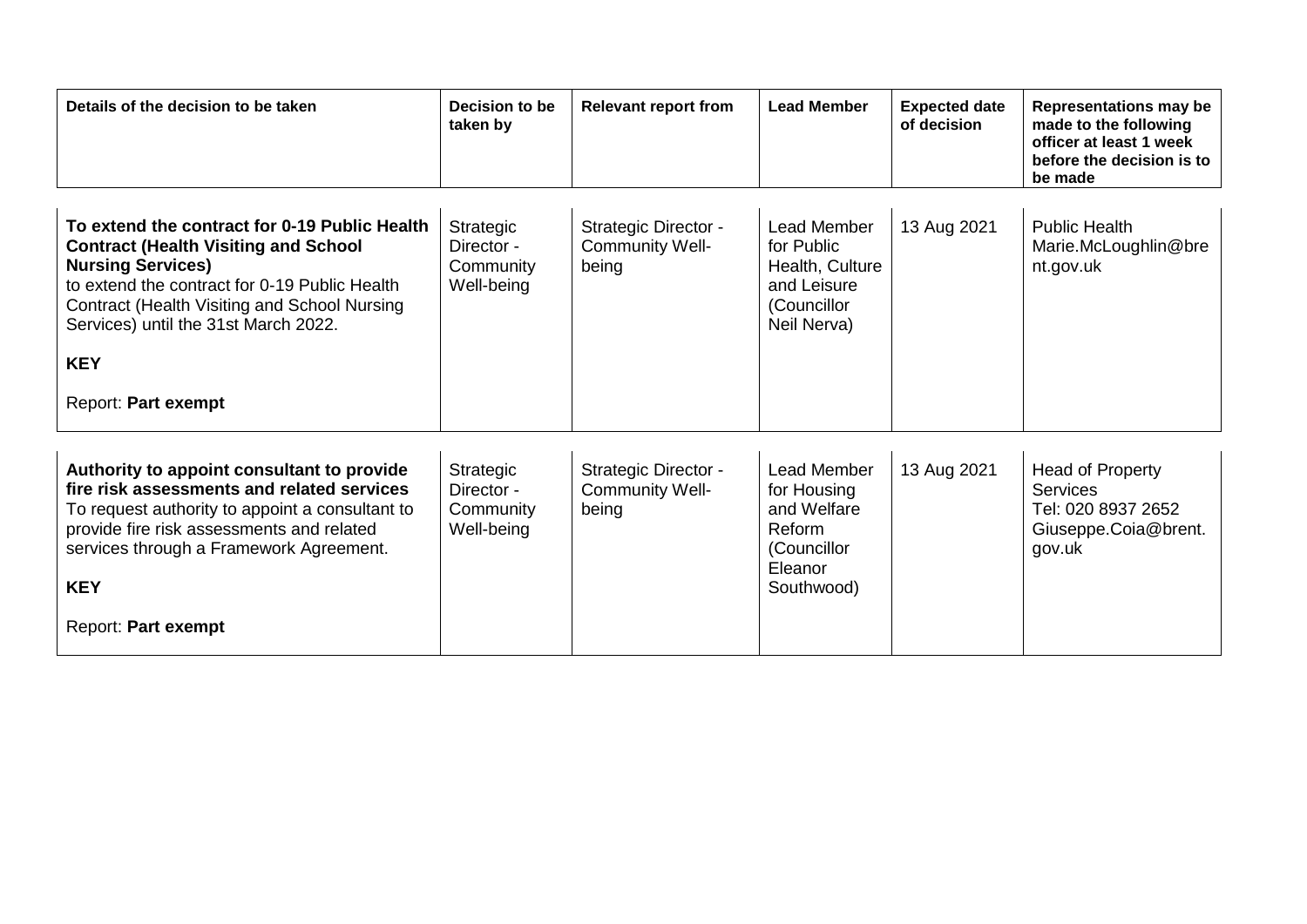| Details of the decision to be taken                                                                                                                                                                                                                                                                                  | Decision to be<br>taken by                                    | <b>Relevant report from</b>                                    | <b>Lead Member</b>                                                                            | <b>Expected date</b><br>of decision | <b>Representations may be</b><br>made to the following<br>officer at least 1 week<br>before the decision is to<br>be made |
|----------------------------------------------------------------------------------------------------------------------------------------------------------------------------------------------------------------------------------------------------------------------------------------------------------------------|---------------------------------------------------------------|----------------------------------------------------------------|-----------------------------------------------------------------------------------------------|-------------------------------------|---------------------------------------------------------------------------------------------------------------------------|
| <b>Northwick Park, One Public Estate -</b><br><b>Authority to Award Contract for Spine Road</b><br><b>Construction</b><br>Authorisation for the award of a contract under<br>the Councils existing highways framework<br>following completion of a mini-competition<br>process.<br><b>KEY</b><br>Report: Part exempt | Strategic<br>Director -<br>Regeneration<br>and<br>Environment | <b>Strategic Director -</b><br>Regeneration and<br>Environment | Lead Member<br>for<br>Regeneration,<br>Property &<br>Planning<br>(Councillor<br>Shama Tatler) | 13 Aug 2021                         | Contract and Supply<br>Manager<br>Tel: 020 8937 3583<br>Mohammed.Negm@br<br>ent.gov.uk                                    |

**September 2021**

| Daily Visitor Parking Charges and Permit<br><b>Refunds</b><br>To proceed to publication and notification on the<br>amendment of the relevant Traffic Management<br>Orders to formally link and align daily visitor<br>permit prices to bus fares and increase the<br>maximum refund value for all parking permits. | Strategic<br>Director -<br>Regeneration<br>and<br>Environment | <b>Strategic Director -</b><br>Regeneration and<br>Environment | Lead Member<br>for<br>Environment<br>(Councillor<br>Krupa Sheth) | September<br>2021 | <b>Parking Policy</b><br>Manager<br>Tel: 020 8937 5105<br>anthony.vartanian@bre<br>nt.gov.uk |
|--------------------------------------------------------------------------------------------------------------------------------------------------------------------------------------------------------------------------------------------------------------------------------------------------------------------|---------------------------------------------------------------|----------------------------------------------------------------|------------------------------------------------------------------|-------------------|----------------------------------------------------------------------------------------------|
| <b>KEY</b>                                                                                                                                                                                                                                                                                                         |                                                               |                                                                |                                                                  |                   |                                                                                              |
| Report: Open                                                                                                                                                                                                                                                                                                       |                                                               |                                                                |                                                                  |                   |                                                                                              |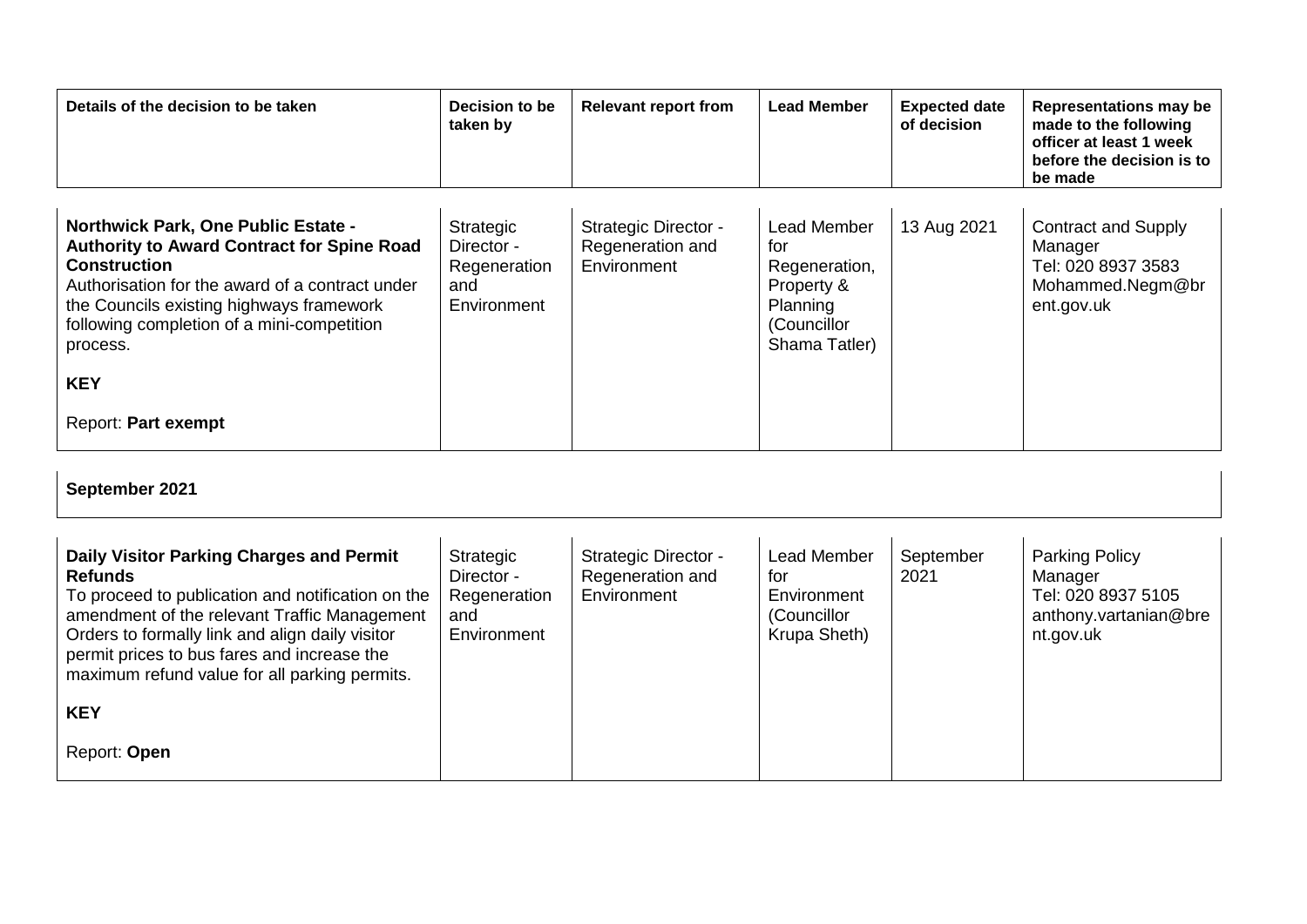| Details of the decision to be taken                                                                                                                                                                                                                                                                                               | Decision to be<br>taken by                              | <b>Relevant report from</b>                                 | <b>Lead Member</b>                                                                                                   | <b>Expected date</b><br>of decision | <b>Representations may be</b><br>made to the following<br>officer at least 1 week<br>before the decision is to<br>be made |
|-----------------------------------------------------------------------------------------------------------------------------------------------------------------------------------------------------------------------------------------------------------------------------------------------------------------------------------|---------------------------------------------------------|-------------------------------------------------------------|----------------------------------------------------------------------------------------------------------------------|-------------------------------------|---------------------------------------------------------------------------------------------------------------------------|
| <b>Authority to implement the SEN Support</b><br><b>Conditional Grant allocation programme</b><br>To award grants to school cluster groups so that<br>children and young people with additional<br>learning needs can access expertise in<br>teaching, therapies and wellbeing prior to an<br>EHCP.<br><b>KEY</b><br>Report: Open | Strategic<br>Director -<br>Children and<br>Young People | <b>Strategic Director -</b><br>Children and Young<br>People | Lead Member<br>for Children's<br>Safeguarding,<br>Early Help and<br><b>Social Care</b><br>(Councillor Mili<br>Patel) | 13 Sep 2021                         | Head of Inclusion and<br>the Virtual School<br>Sharon.Buckby@brent.<br>gov.uk                                             |
| <b>Authority to extend the Council's Insurance</b><br><b>Contract</b><br>The initial insurance contract term ends on 30<br>September 2021. This decision is to allow the<br>contract to be extended, as provided for within<br>the initial tender and contract documentation.<br><b>KEY</b><br>Report: Part exempt                | Director of<br>Finance                                  | <b>Director of Finance</b>                                  | Deputy Leader<br>(Councillor<br>Margaret<br>McLennan)                                                                | 1 Sep 2021                          | <b>Head of Finance</b><br>(Commercial and<br>Projects)<br>Tel: 020 8937 3337<br>olga.bennet@brent.gov<br>.uk              |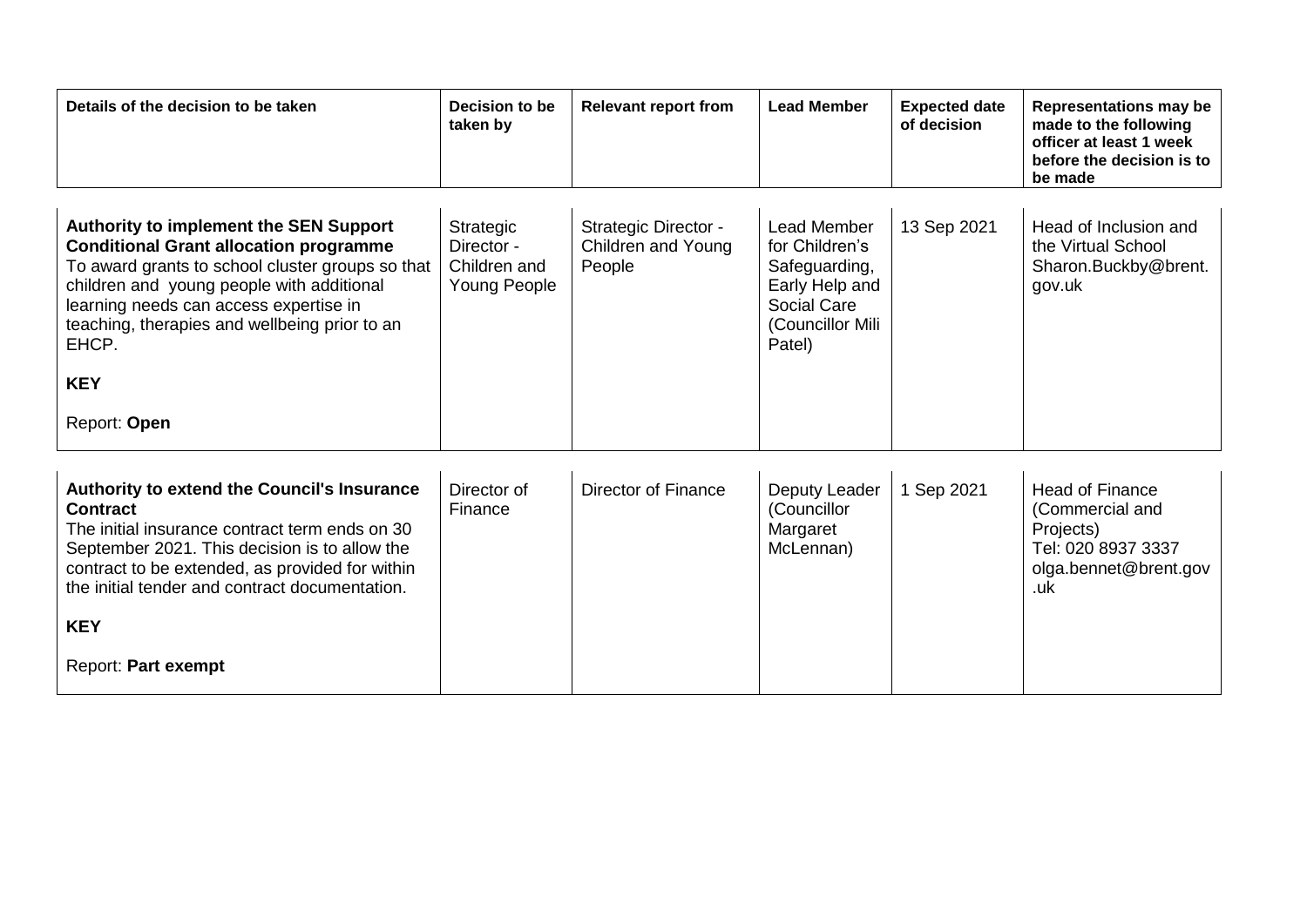| Details of the decision to be taken                                                                                                                                                                                                                                                            | Decision to be<br>taken by                                            | <b>Relevant report from</b>                                            | <b>Lead Member</b>                                    | <b>Expected date</b><br>of decision | <b>Representations may be</b><br>made to the following<br>officer at least 1 week<br>before the decision is to<br>be made |
|------------------------------------------------------------------------------------------------------------------------------------------------------------------------------------------------------------------------------------------------------------------------------------------------|-----------------------------------------------------------------------|------------------------------------------------------------------------|-------------------------------------------------------|-------------------------------------|---------------------------------------------------------------------------------------------------------------------------|
| <b>Award of Contract for Mobile Phones for</b><br><b>Shared Technology Services</b><br>to agree the award of a contract for Mobile<br>Phones for the Shared Technology Services'<br>boroughs of Brent, Lewisham and Southwark.<br><b>KEY</b><br>Report: Part exempt                            | Strategic<br>Director -<br>Customer and<br>Digital<br><b>Services</b> | Strategic Director -<br><b>Customer and Digital</b><br><b>Services</b> | Deputy Leader<br>(Councillor<br>Margaret<br>McLennan) | 9 Sep 2021                          | <b>Senior Category</b><br>Manager, Procurement<br>Tel: 020 8937 1733<br>philippa.brewin@brent.<br>gov.uk                  |
|                                                                                                                                                                                                                                                                                                |                                                                       |                                                                        |                                                       |                                     |                                                                                                                           |
| <b>Award of Contract for End User Devices and</b><br><b>Associated Hardware for Shared Technology</b><br><b>Services</b><br>to agree the award of contract for end user<br>devices and associated hardware for the<br>Shared Technology Services boroughs of Brent,<br>Lewisham and Southwark. | Strategic<br>Director -<br>Customer and<br>Digital<br>Services        | Strategic Director -<br><b>Customer and Digital</b><br>Services        | Deputy Leader<br>(Councillor<br>Margaret<br>McLennan) | 1 Sep 2021                          | Senior Category<br>Manager, Procurement<br>Tel: 020 8937 1733<br>philippa.brewin@brent.<br>gov.uk                         |
| <b>KEY</b>                                                                                                                                                                                                                                                                                     |                                                                       |                                                                        |                                                       |                                     |                                                                                                                           |
| Report: Part exempt                                                                                                                                                                                                                                                                            |                                                                       |                                                                        |                                                       |                                     |                                                                                                                           |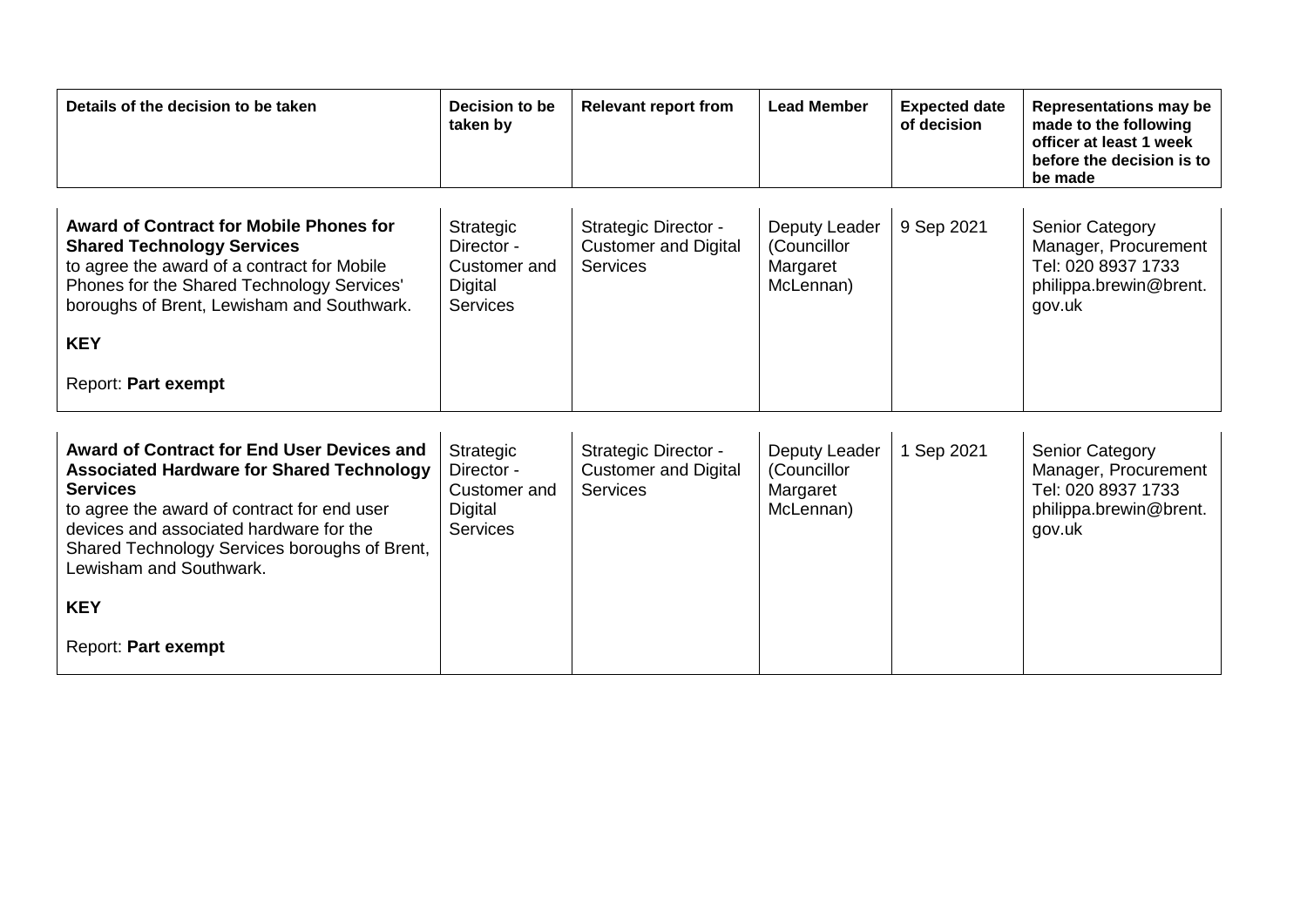| 17 Sep 2021<br><b>Strategic Director -</b><br><b>Procurement Officer</b><br>Authority to award a contract for the<br>Strategic<br>Deputy Leader<br>provision of managed language services<br><b>Customer and Digital</b><br>Director -<br>(Councillor<br>Tel: 020 8937 3615<br>To award a contract for the provision of a<br>Customer and<br>Services<br>Margaret<br>managed language service which will be<br>McLennan)<br>Digital<br>ov.uk<br>procured via a further competition process from<br>Services<br>the Crown Commercial Service (CCS) RM6141<br>Language Services, Lot 5g: Regional Managed<br>Service - London.<br>The initial contract period will be three (3) years<br>with an option one (1) year extension available<br>subject to satisfactory performance and the<br>council need.<br><b>KEY</b> | Details of the decision to be taken | Decision to be<br>taken by | <b>Relevant report from</b> | <b>Lead Member</b> | <b>Expected date</b><br>of decision | <b>Representations may be</b><br>made to the following<br>officer at least 1 week<br>before the decision is to<br>be made |
|----------------------------------------------------------------------------------------------------------------------------------------------------------------------------------------------------------------------------------------------------------------------------------------------------------------------------------------------------------------------------------------------------------------------------------------------------------------------------------------------------------------------------------------------------------------------------------------------------------------------------------------------------------------------------------------------------------------------------------------------------------------------------------------------------------------------|-------------------------------------|----------------------------|-----------------------------|--------------------|-------------------------------------|---------------------------------------------------------------------------------------------------------------------------|
|                                                                                                                                                                                                                                                                                                                                                                                                                                                                                                                                                                                                                                                                                                                                                                                                                      | Report: Part exempt                 |                            |                             |                    |                                     | bhavin.mistry@brent.g                                                                                                     |

| <b>Brent Car Club Tender</b><br>Brent Council wish to re-let the UK Car Sharing<br><b>Contract via The Crown Commercial Services</b><br>Vehicle Hire Services Framework Agreement<br>(RM6013) | Strategic<br>Director -<br>Customer and<br>Digital<br><b>Services</b> | <b>Strategic Director -</b><br><b>Customer and Digital</b><br><b>Services</b> | Deputy Leader<br>(Councillor<br>Margaret<br>McLennan) | 13 Sep 2021 | <b>Procurement Officer</b><br>Tel: 020 8937 1728<br>Adrienn.Czigany@bren<br>t.gov.uk |
|-----------------------------------------------------------------------------------------------------------------------------------------------------------------------------------------------|-----------------------------------------------------------------------|-------------------------------------------------------------------------------|-------------------------------------------------------|-------------|--------------------------------------------------------------------------------------|
| <b>KEY</b>                                                                                                                                                                                    |                                                                       |                                                                               |                                                       |             |                                                                                      |
| Report: Part exempt                                                                                                                                                                           |                                                                       |                                                                               |                                                       |             |                                                                                      |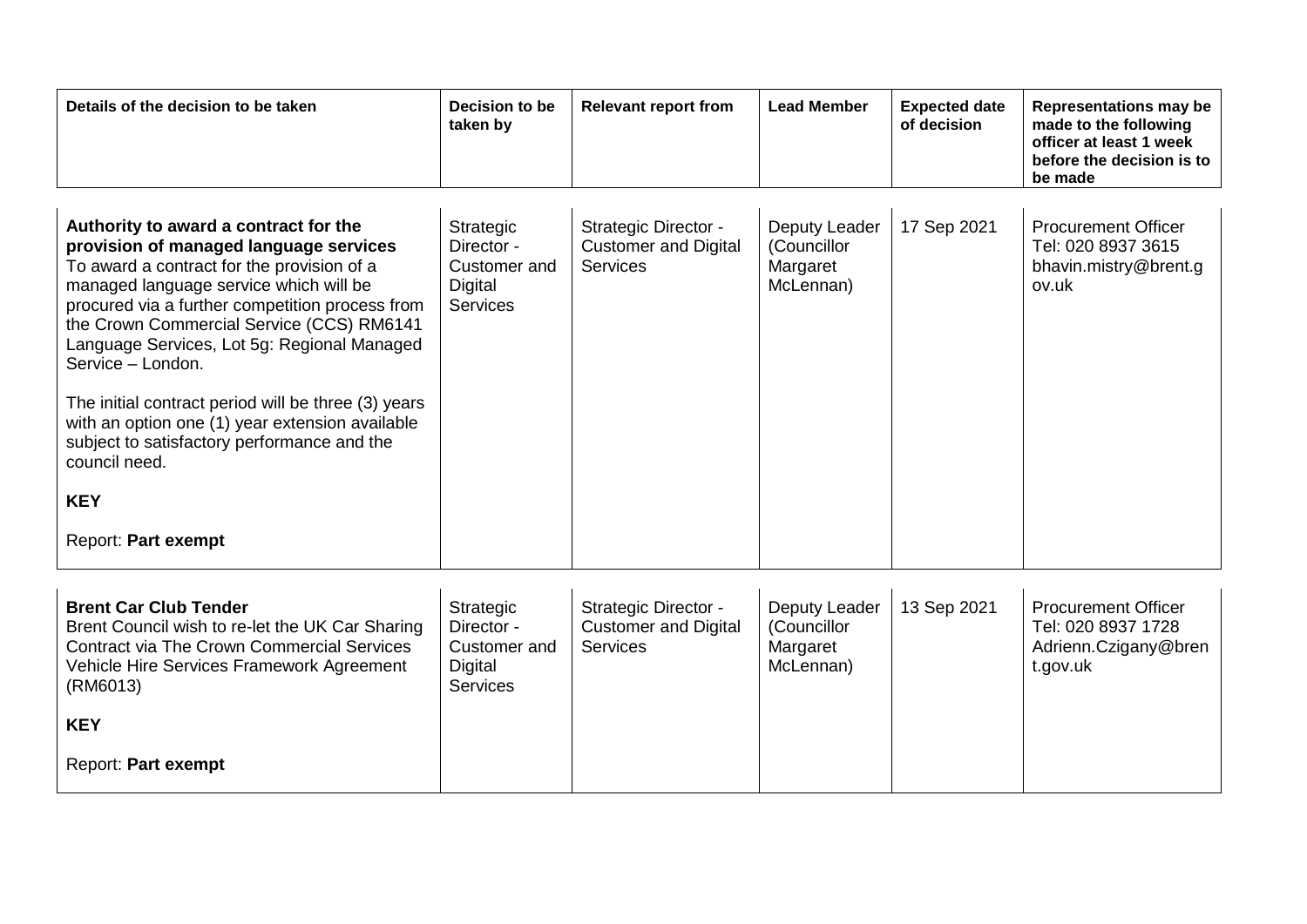| Details of the decision to be taken                                                                                                                                                                                                                         | Decision to be<br>taken by                                    | <b>Relevant report from</b>                                    | <b>Lead Member</b>                                                                            | <b>Expected date</b><br>of decision | <b>Representations may be</b><br>made to the following<br>officer at least 1 week<br>before the decision is to<br>be made |
|-------------------------------------------------------------------------------------------------------------------------------------------------------------------------------------------------------------------------------------------------------------|---------------------------------------------------------------|----------------------------------------------------------------|-----------------------------------------------------------------------------------------------|-------------------------------------|---------------------------------------------------------------------------------------------------------------------------|
| Authority to procure a contractor for Carlton<br><b>Vale Boulevard, South Kilburn</b><br>To agree the authority to procure a contractor to<br>deliver Carlton Vale Boulevard not before 1st<br>December 2021.<br><b>KEY</b><br>Report: Part exempt          | Lead Member<br>for<br>Regeneration,<br>Property &<br>Planning | <b>Strategic Director -</b><br>Regeneration and<br>Environment | Lead Member<br>for<br>Regeneration,<br>Property &<br>Planning<br>(Councillor<br>Shama Tatler) | Not before 13<br>Sep 2021           | Project Officer (South<br>Kilburn)<br>James.Cooper@brent.<br>gov.uk                                                       |
| Authority to appoint a contractor for Carlton<br><b>Vale Boulevard, South Kilburn</b><br>To agree the authority to appoint a contractor to<br>deliver Carlton Vale Boulevard not before 1 <sup>st</sup><br>April 2022.<br><b>KEY</b><br>Report: Part exempt | Lead Member<br>for<br>Regeneration,<br>Property &<br>Planning | <b>Strategic Director -</b><br>Regeneration and<br>Environment | Lead Member<br>for<br>Regeneration,<br>Property &<br>Planning<br>(Councillor<br>Shama Tatler) | Not before 21<br>Sep 2021           | Project Officer (South<br>Kilburn)<br>James.Cooper@brent.<br>gov.uk                                                       |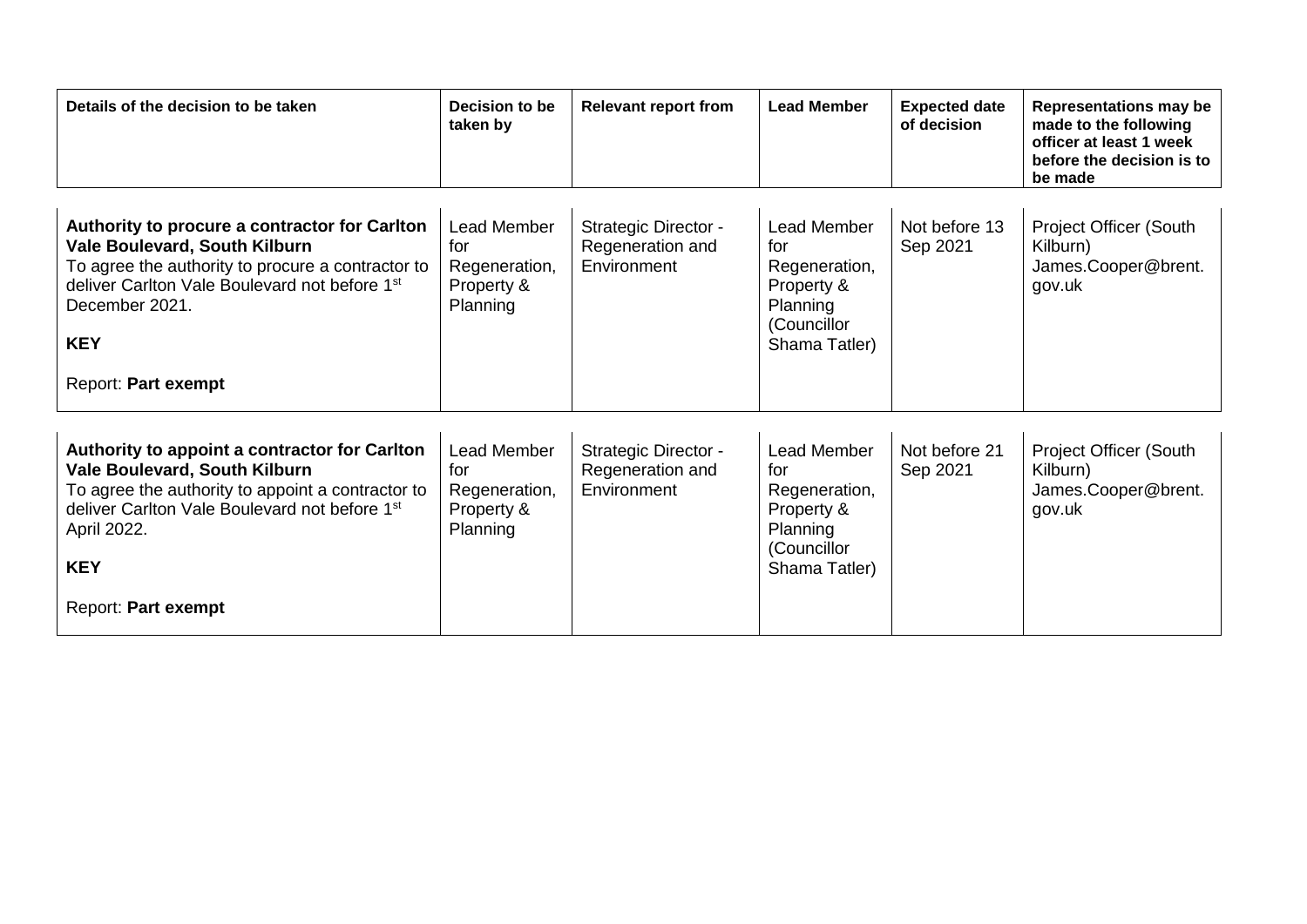| Details of the decision to be taken                                                                                                                                                                                                                     | Decision to be<br>taken by                                            | <b>Relevant report from</b>                                                   | <b>Lead Member</b>                                    | <b>Expected date</b><br>of decision | <b>Representations may be</b><br>made to the following<br>officer at least 1 week<br>before the decision is to<br>be made |
|---------------------------------------------------------------------------------------------------------------------------------------------------------------------------------------------------------------------------------------------------------|-----------------------------------------------------------------------|-------------------------------------------------------------------------------|-------------------------------------------------------|-------------------------------------|---------------------------------------------------------------------------------------------------------------------------|
| <b>Award of Contract for Storage and Compute</b><br>for Shared Technology Services<br>Award of Contract for Storage and Compute for<br>the Shared Technology Services boroughs of<br>Brent, Lewisham and Southwark<br><b>KEY</b><br>Report: Part exempt | Strategic<br>Director -<br>Customer and<br>Digital<br><b>Services</b> | <b>Strategic Director -</b><br><b>Customer and Digital</b><br><b>Services</b> | Deputy Leader<br>(Councillor<br>Margaret<br>McLennan) | 20 Sep 2021                         | <b>Senior Category</b><br>Manager, Procurement<br>Tel: 020 8937 1733<br>philippa.brewin@brent.<br>gov.uk                  |
| <b>Update on the Financing of United College</b><br>Group's' Wembley site development<br>To seek approval to continue supporting the<br>United College's Wembley site development<br>following a change buyer.<br><b>KEY</b><br>Report: Part exempt     | Chief<br>Executive                                                    | <b>Chief Executive</b>                                                        | Deputy Leader<br>(Councillor<br>Margaret<br>McLennan) | 17 Sep 2021                         | Director of Finance<br>Tel: 020 8937 4043<br>minesh.patel@brent.go<br>v.uk                                                |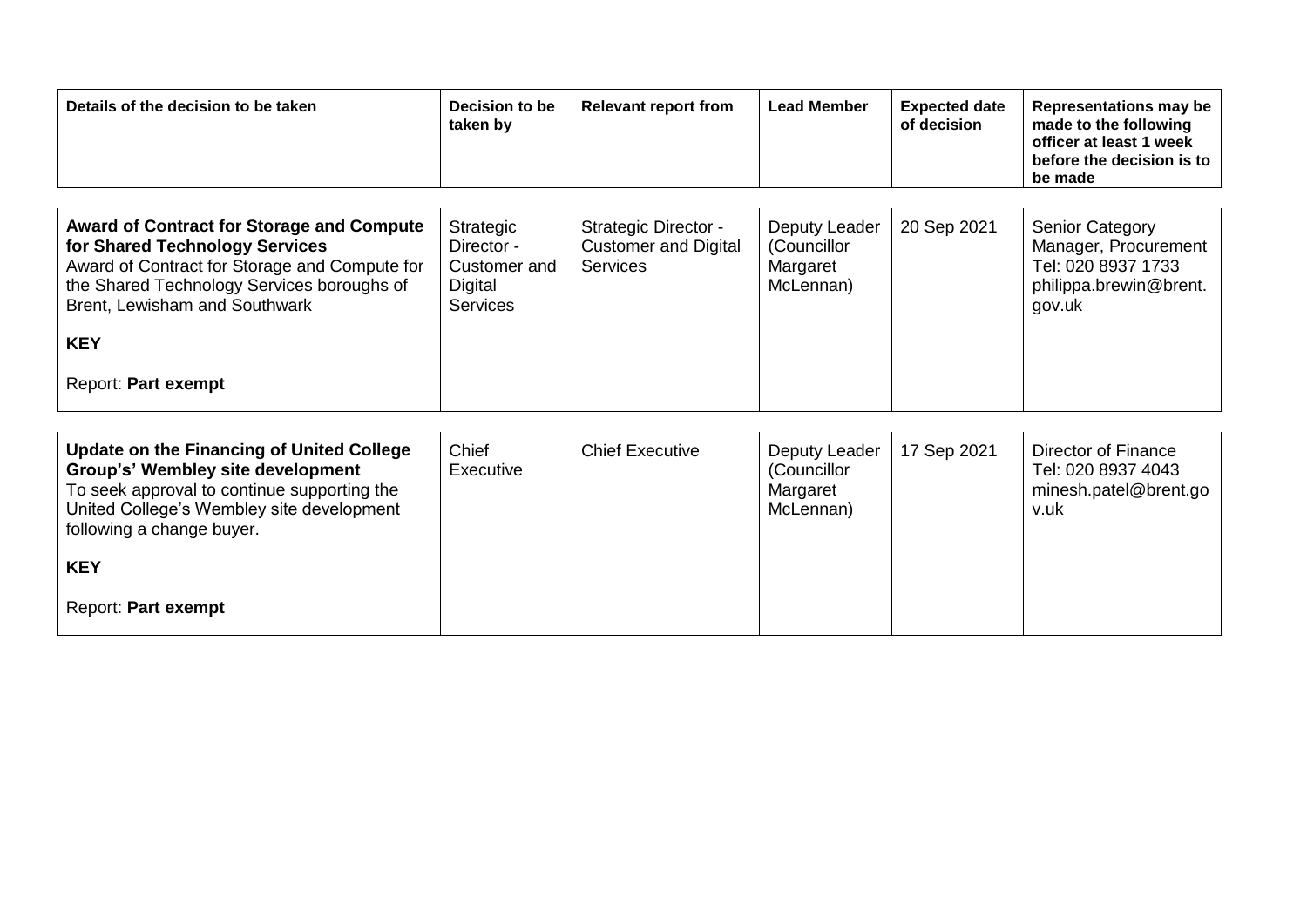| Details of the decision to be taken                                                                                                                                                                                                                                                                                                                                                                                                                              | Decision to be<br>taken by | <b>Relevant report from</b> | <b>Lead Member</b>                                    | <b>Expected date</b><br>of decision | <b>Representations may be</b><br>made to the following<br>officer at least 1 week<br>before the decision is to<br>be made |
|------------------------------------------------------------------------------------------------------------------------------------------------------------------------------------------------------------------------------------------------------------------------------------------------------------------------------------------------------------------------------------------------------------------------------------------------------------------|----------------------------|-----------------------------|-------------------------------------------------------|-------------------------------------|---------------------------------------------------------------------------------------------------------------------------|
| <b>Actuarial Service Contract</b><br>The council requires the provision of actuarial<br>advice and valuation work in relation to the<br>Brent Pension Fund. It has been determined<br>that the most appropriate means of providing<br>this service to the Brent Pension Fund is<br>through the procurement of a contractor by way<br>of a Further Competition under National LGPS<br>Frameworks Lot 1 - Actuarial Services.<br><b>KEY</b><br>Report: Part exempt | Director of<br>Finance     | Director of Finance         | Deputy Leader<br>(Councillor<br>Margaret<br>McLennan) | Not before 17<br>Sep 2021           | <b>Senior Finance Analyst</b><br>Tel: 020 8937 1955<br>sawan.shah@brent.gov<br>.uk                                        |

## **October 2021**

| Visram House contract - 'Step Down service'<br>element of Contract<br>Officers are seeking permission to exercise<br>clause H1.3 (Non fault termination) to terminate<br>the 'step down' element only of the Visram<br>House contract. | Operational<br>Director - Adult  <br>Social Care | <b>Operational Director -</b><br><b>Adult Social Care</b> | Lead Member<br>for Adult<br>Social Care<br>(Councillor<br>Harbi Farah) | 12 Oct 2021 | Team Manager,<br>Commissioning and<br>Contracting<br>Tel: 020 8937 4161<br>Martin.Crick@brent.gov<br>.uk |
|----------------------------------------------------------------------------------------------------------------------------------------------------------------------------------------------------------------------------------------|--------------------------------------------------|-----------------------------------------------------------|------------------------------------------------------------------------|-------------|----------------------------------------------------------------------------------------------------------|
| <b>KEY</b>                                                                                                                                                                                                                             |                                                  |                                                           |                                                                        |             |                                                                                                          |
| Report: Part exempt                                                                                                                                                                                                                    |                                                  |                                                           |                                                                        |             |                                                                                                          |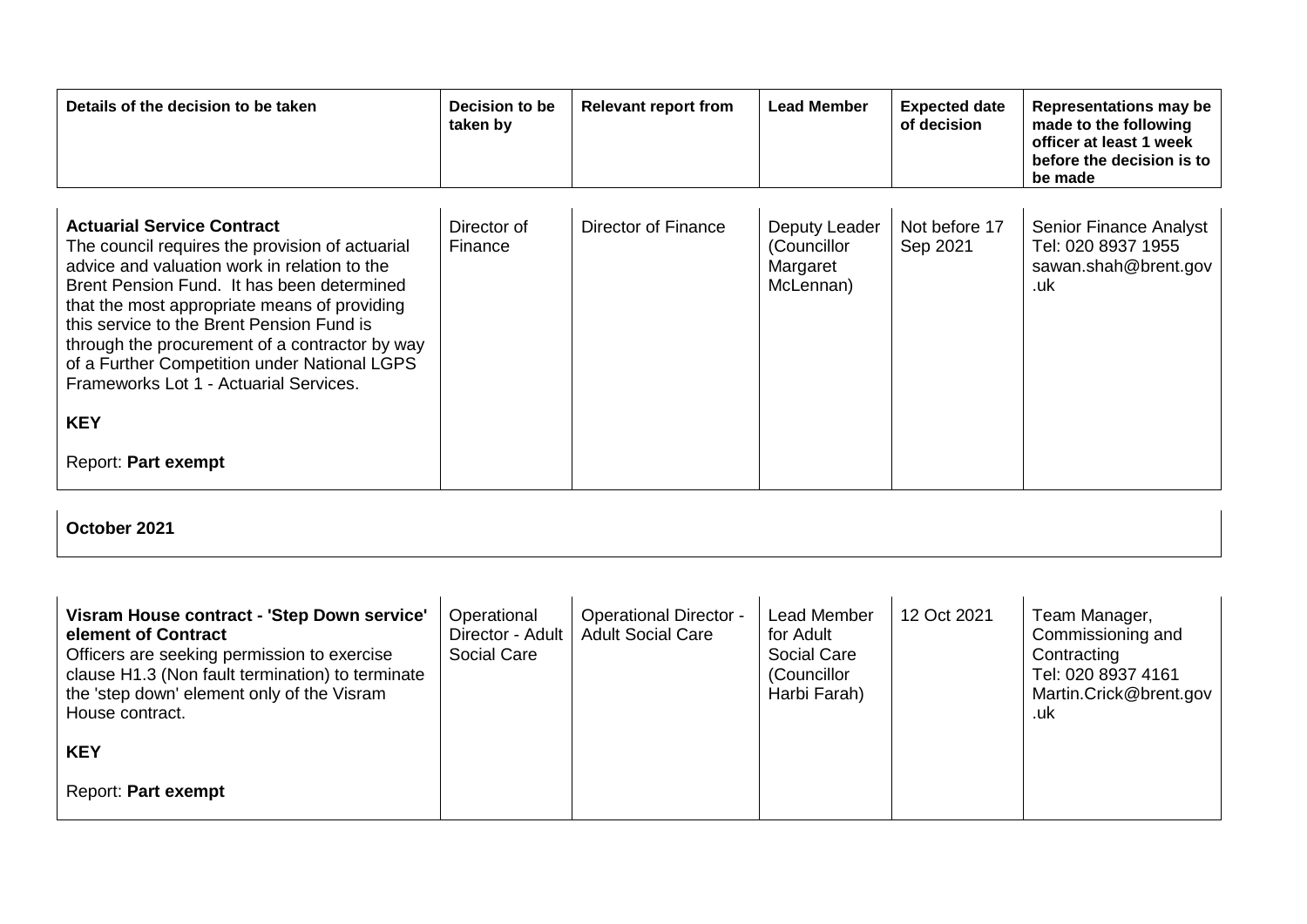| Details of the decision to be taken | Decision to be<br>taken by | <b>Relevant report from</b> | <b>Lead Member</b> | <b>Expected date</b><br>of decision | <b>Representations may be</b><br>made to the following<br>officer at least 1 week<br>before the decision is to<br>be made |
|-------------------------------------|----------------------------|-----------------------------|--------------------|-------------------------------------|---------------------------------------------------------------------------------------------------------------------------|
|-------------------------------------|----------------------------|-----------------------------|--------------------|-------------------------------------|---------------------------------------------------------------------------------------------------------------------------|

| <b>Integrated Street Cleansing &amp; Waste</b><br><b>Contract Evaluation Framework</b><br>To decide the price/quality ratio for the<br>Integrated Street Cleansing & Waste Contract<br>and the evaluation criteria and approve officers<br>evaluating tenders. | Strategic<br>Director -<br>Regeneration<br>and<br>Environment | <b>Strategic Director -</b><br>Regeneration and<br>Environment | Lead Member<br>for<br>Environment<br>(Councillor<br>Krupa Sheth) | Not before 18<br>Oct 2021 | <b>Head of Environmental</b><br>Strategy &<br>Commissioning<br>Tel: 020 8937 5323<br>oliver.myers@brent.go<br>v.uk |
|----------------------------------------------------------------------------------------------------------------------------------------------------------------------------------------------------------------------------------------------------------------|---------------------------------------------------------------|----------------------------------------------------------------|------------------------------------------------------------------|---------------------------|--------------------------------------------------------------------------------------------------------------------|
| <b>KEY</b>                                                                                                                                                                                                                                                     |                                                               |                                                                |                                                                  |                           |                                                                                                                    |
| Report: Part exempt                                                                                                                                                                                                                                            |                                                               |                                                                |                                                                  |                           |                                                                                                                    |

## **November 2021**

| <b>Annual Procurement Strategy Report - FY</b><br>2021<br>To review and provide feedback on the<br>progress made to date on the Procurement<br>Strategy. | Cabinet | <b>Strategic Director -</b><br><b>Customer and Digital</b><br>Services | Deputy Leader<br>(Councillor<br>Margaret<br>McLennan) | 8 Nov 2021 | <b>Head of Procurement</b><br>Tel: 0208 937 1598<br>rajesh.shori@brent.gov<br>.uk |
|----------------------------------------------------------------------------------------------------------------------------------------------------------|---------|------------------------------------------------------------------------|-------------------------------------------------------|------------|-----------------------------------------------------------------------------------|
| <b>KEY</b>                                                                                                                                               |         |                                                                        |                                                       |            |                                                                                   |
| Report: Open                                                                                                                                             |         |                                                                        |                                                       |            |                                                                                   |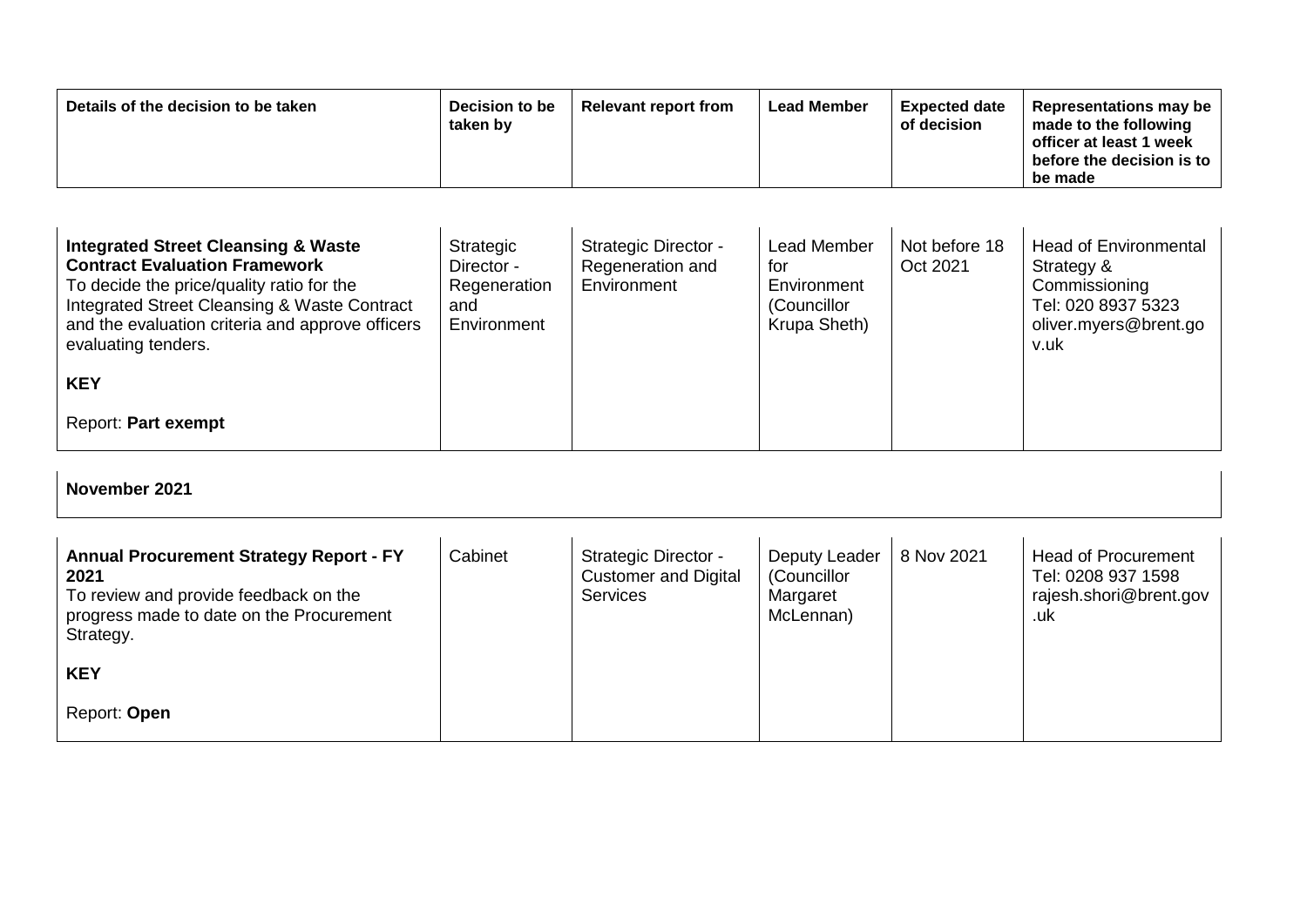| Details of the decision to be taken | Decision to be<br>taken bv | <b>Relevant report from</b> | <b>Lead Member</b> | <b>Expected date</b><br>of decision | <b>Representations may be</b><br>made to the following<br>officer at least 1 week<br>before the decision is to<br>be made |
|-------------------------------------|----------------------------|-----------------------------|--------------------|-------------------------------------|---------------------------------------------------------------------------------------------------------------------------|
|-------------------------------------|----------------------------|-----------------------------|--------------------|-------------------------------------|---------------------------------------------------------------------------------------------------------------------------|

| <b>Recommendations from the Scrutiny</b><br><b>Committees</b><br>To receive any recommendations made by<br>individual Scrutiny Committees in relation to<br>reviews undertaken. | Cabinet | <b>Assistant Chief</b><br>Executive | 8 Nov 2021 | Senior Policy and<br><b>Scrutiny Officer</b><br>Tel: 020 8937 2855<br>michael.carr@brent.go<br>v.uk |
|---------------------------------------------------------------------------------------------------------------------------------------------------------------------------------|---------|-------------------------------------|------------|-----------------------------------------------------------------------------------------------------|
| <b>Non-Key Decision</b>                                                                                                                                                         |         |                                     |            |                                                                                                     |
| Report: Open                                                                                                                                                                    |         |                                     |            |                                                                                                     |

| <b>School Place Planning Strategy 2019-23</b><br><b>Refresh</b><br>To consider an update to the School Place<br>Planning Strategy 2019 - 2023 that was<br>approved by Cabinet in November 2018.<br><b>KEY</b><br>Report: Open | Cabinet | <b>Strategic Director -</b><br>Children and Young<br>People | Lead Member<br>for Schools,<br>Employment &<br><b>Skills</b><br>(Councillor<br><b>Thomas</b><br>Stephens) | 8 Nov 2021 | <b>Operational Director,</b><br>Safeguarding,<br>Partnerships &<br>Strategy<br>Tel: 0208 937 4173<br>Brian.Grady@brent.gov<br>.uk |
|-------------------------------------------------------------------------------------------------------------------------------------------------------------------------------------------------------------------------------|---------|-------------------------------------------------------------|-----------------------------------------------------------------------------------------------------------|------------|-----------------------------------------------------------------------------------------------------------------------------------|
|-------------------------------------------------------------------------------------------------------------------------------------------------------------------------------------------------------------------------------|---------|-------------------------------------------------------------|-----------------------------------------------------------------------------------------------------------|------------|-----------------------------------------------------------------------------------------------------------------------------------|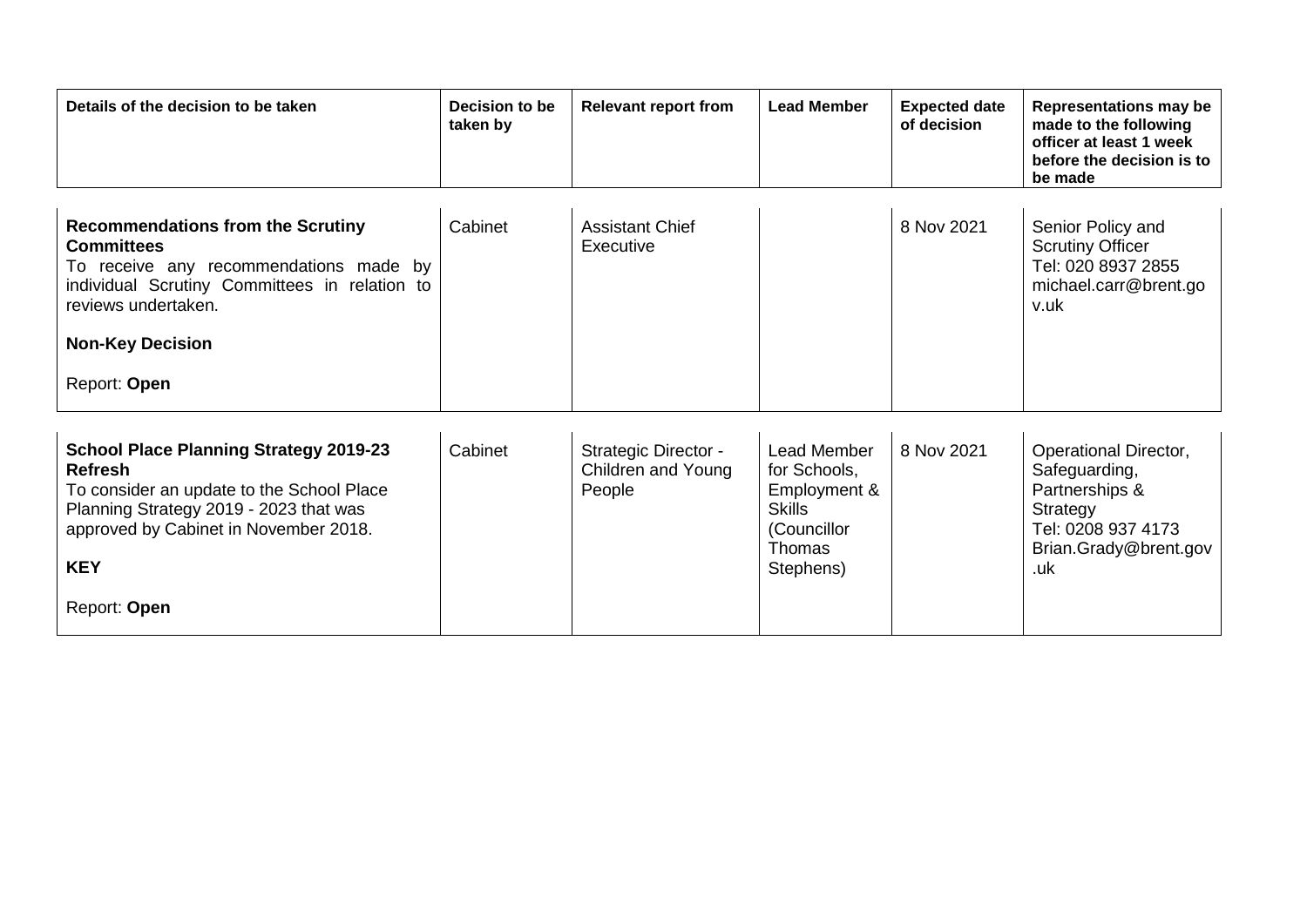| Details of the decision to be taken                                                                                                                                                                                                                                                                                                                                                                                             | Decision to be<br>taken by | <b>Relevant report from</b>                                             | <b>Lead Member</b>                                               | <b>Expected date</b><br>of decision | <b>Representations may be</b><br>made to the following<br>officer at least 1 week<br>before the decision is to<br>be made |
|---------------------------------------------------------------------------------------------------------------------------------------------------------------------------------------------------------------------------------------------------------------------------------------------------------------------------------------------------------------------------------------------------------------------------------|----------------------------|-------------------------------------------------------------------------|------------------------------------------------------------------|-------------------------------------|---------------------------------------------------------------------------------------------------------------------------|
| <b>Brent Long Term Transport Strategy Review</b><br>- Draft for consultation<br>For Cabinet to:<br>(i) approve the approach contained within<br>the Draft Brent Long Term Transport<br>Strategy for delivering improvements to<br>the transport system in the borough to<br>2041;<br>(ii) agree for the draft strategy to undergo a<br>period of public consultation and wider<br>stakeholder engagement during Autumn<br>2021. | Cabinet                    | <b>Operational Director -</b><br>Regeneration, Growth<br>and Employment | Lead Member<br>for<br>Environment<br>(Councillor<br>Krupa Sheth) | 8 Nov 2021                          | Transportation<br><b>Planning Manager</b><br>Tim.Martin@brent.gov.<br>uk                                                  |
| <b>KEY</b>                                                                                                                                                                                                                                                                                                                                                                                                                      |                            |                                                                         |                                                                  |                                     |                                                                                                                           |
| Report: Open                                                                                                                                                                                                                                                                                                                                                                                                                    |                            |                                                                         |                                                                  |                                     |                                                                                                                           |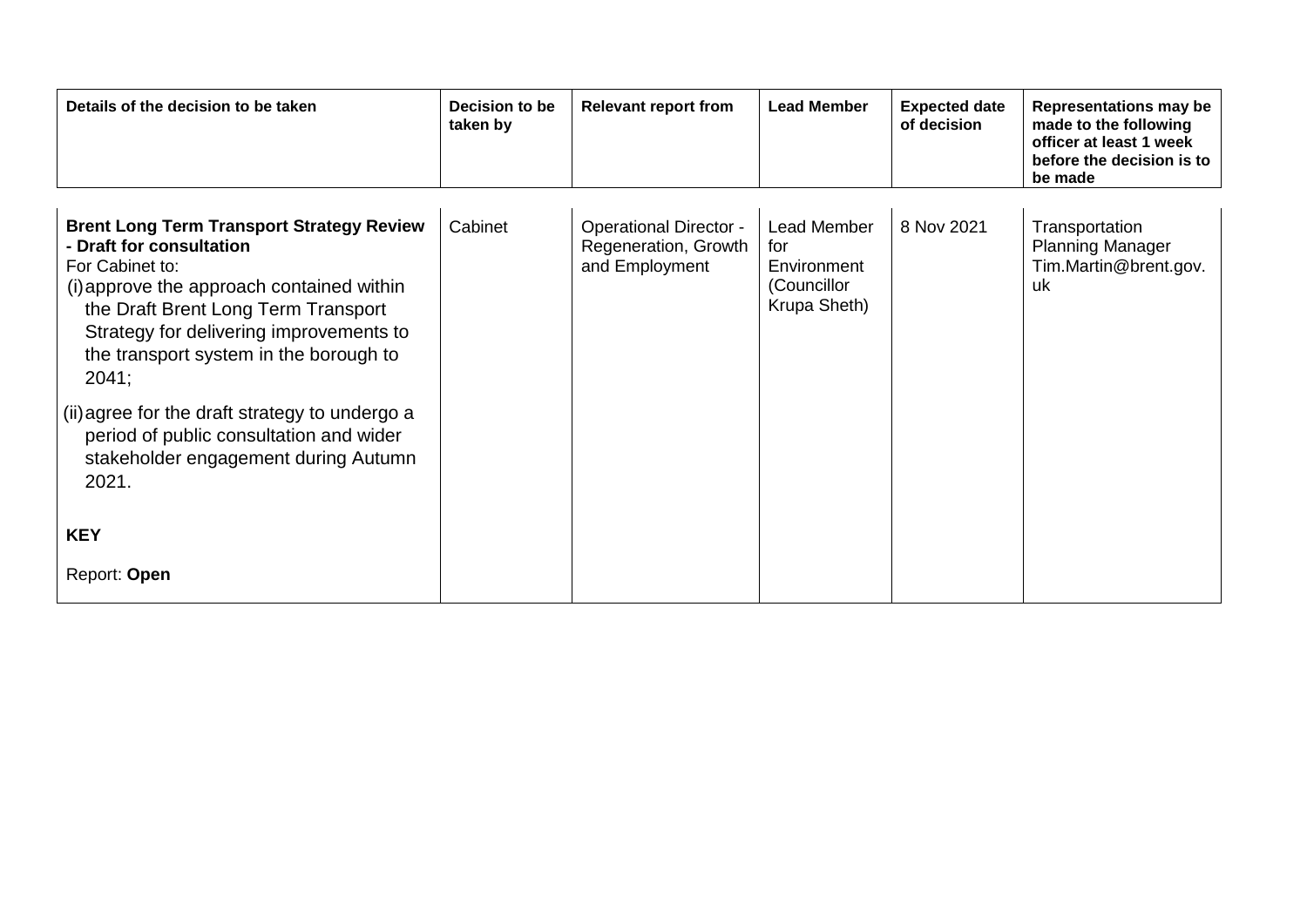| Details of the decision to be taken | Decision to be<br>taken bv | <b>Relevant report from</b> | <b>Lead Member</b> | <b>Expected date</b><br>of decision | <b>Representations may be</b><br>made to the following<br>officer at least 1 week<br>before the decision is to<br>be made |
|-------------------------------------|----------------------------|-----------------------------|--------------------|-------------------------------------|---------------------------------------------------------------------------------------------------------------------------|
|-------------------------------------|----------------------------|-----------------------------|--------------------|-------------------------------------|---------------------------------------------------------------------------------------------------------------------------|

| Purchase of a S.106 block of apartments at<br>the Telford Homes Alperton Bus Garage<br><b>Development</b><br>Cabinet to delegate authority to the Finance<br>Director in consultation with the Operational<br>Director of Property and Assets to complete the<br>transaction. | Cabinet | Director of Finance | Deputy Leader<br>(Councillor<br>Margaret<br>McLennan) | 8 Nov 2021 | Director of Finance<br>Tel: 020 8937 4043<br>minesh.patel@brent.go<br>v.uk |
|-------------------------------------------------------------------------------------------------------------------------------------------------------------------------------------------------------------------------------------------------------------------------------|---------|---------------------|-------------------------------------------------------|------------|----------------------------------------------------------------------------|
| <b>KEY</b>                                                                                                                                                                                                                                                                    |         |                     |                                                       |            |                                                                            |
| Report: Part exempt                                                                                                                                                                                                                                                           |         |                     |                                                       |            |                                                                            |

| <b>Authority to Award Contract for Election</b><br><b>Services Printing</b><br>To seek approval for the award of contract<br>following a tender process for the provision of<br>printing services for the Elections Service.<br><b>KEY</b><br>Report: Part exempt | <b>Assistant Chief</b><br>Executive | <b>Assistant Chief</b><br>Executive | Deputy Leader<br>(Councillor<br>Margaret<br>McLennan),<br>Deputy Leader<br>(Councillor<br>Margaret<br>McLennan) | Not before 1<br>Nov 2021 | <b>Electoral Services</b><br><b>Project Manager</b><br>Tel: 020 8937 2522<br>khadija.koroma@brent.<br>gov.uk |
|-------------------------------------------------------------------------------------------------------------------------------------------------------------------------------------------------------------------------------------------------------------------|-------------------------------------|-------------------------------------|-----------------------------------------------------------------------------------------------------------------|--------------------------|--------------------------------------------------------------------------------------------------------------|
|-------------------------------------------------------------------------------------------------------------------------------------------------------------------------------------------------------------------------------------------------------------------|-------------------------------------|-------------------------------------|-----------------------------------------------------------------------------------------------------------------|--------------------------|--------------------------------------------------------------------------------------------------------------|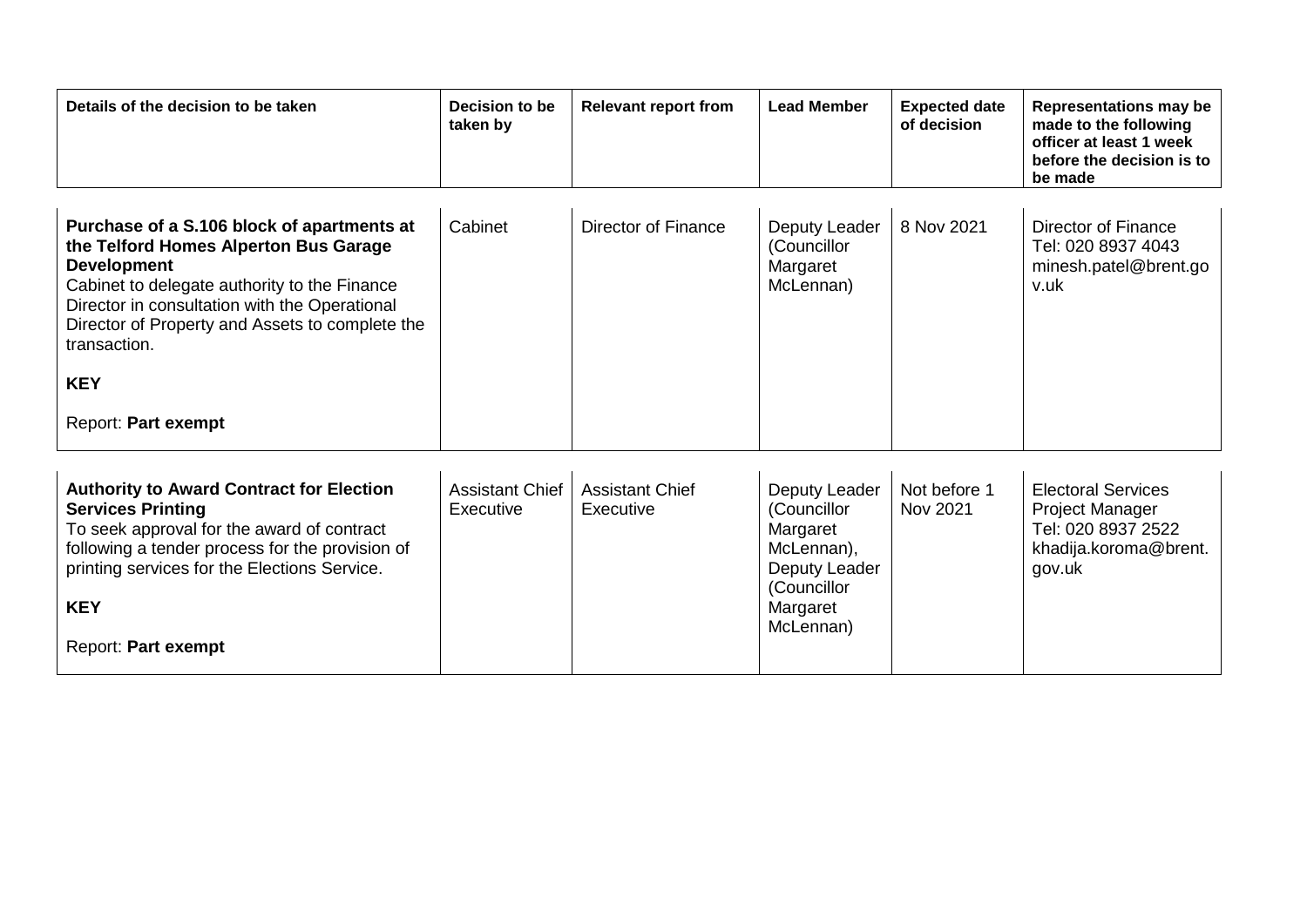| Details of the decision to be taken                                                                                                                                                                                                                                                                                                                                                                                         | Decision to be<br>taken by                                            | <b>Relevant report from</b>                                            | <b>Lead Member</b>                                                            | <b>Expected date</b><br>of decision | <b>Representations may be</b><br>made to the following<br>officer at least 1 week<br>before the decision is to<br>be made |
|-----------------------------------------------------------------------------------------------------------------------------------------------------------------------------------------------------------------------------------------------------------------------------------------------------------------------------------------------------------------------------------------------------------------------------|-----------------------------------------------------------------------|------------------------------------------------------------------------|-------------------------------------------------------------------------------|-------------------------------------|---------------------------------------------------------------------------------------------------------------------------|
| Authority to Award a contract for<br>rehabilitation beds<br>Authority to award a contract for the provision of<br>rehabilitation beds<br><b>KEY</b>                                                                                                                                                                                                                                                                         | <b>Strategic</b><br>Director -<br>Community<br>Well-being             | Strategic Director -<br>Community Well-<br>being                       | <b>Lead Member</b><br>for Adult<br>Social Care<br>(Councillor<br>Harbi Farah) | 8 Nov 2021                          | Director of Health and<br>Social Care Integration,<br><b>Community Wellbeing</b><br>Tom.Shakespeare@br<br>ent.gov.uk      |
| Report: Part exempt                                                                                                                                                                                                                                                                                                                                                                                                         |                                                                       |                                                                        |                                                                               |                                     |                                                                                                                           |
| <b>Additional Restrictions Grant: Amendment</b><br><b>Three</b><br>To amend the existing scheme so that:<br>i. Applications for version two "Back to<br>Business" are processed and any required top-<br>up paid by 31 March 2022.<br>ii. Existing recipients to receive top-up<br>payments to further support their business.<br>iii. Wider business support will be provided<br>through support schemes and support costs | Strategic<br>Director -<br>Customer and<br>Digital<br><b>Services</b> | Strategic Director -<br><b>Customer and Digital</b><br><b>Services</b> | Deputy Leader<br>(Councillor<br>Margaret<br>McLennan)                         | 12 Nov 2021                         | Head of Revenues and<br>Debt<br>Tel: 020 8937 2307<br>Peter.Cosgrove@brent.<br>gov.uk                                     |
| <b>KEY</b>                                                                                                                                                                                                                                                                                                                                                                                                                  |                                                                       |                                                                        |                                                                               |                                     |                                                                                                                           |
| Report: Part exempt                                                                                                                                                                                                                                                                                                                                                                                                         |                                                                       |                                                                        |                                                                               |                                     |                                                                                                                           |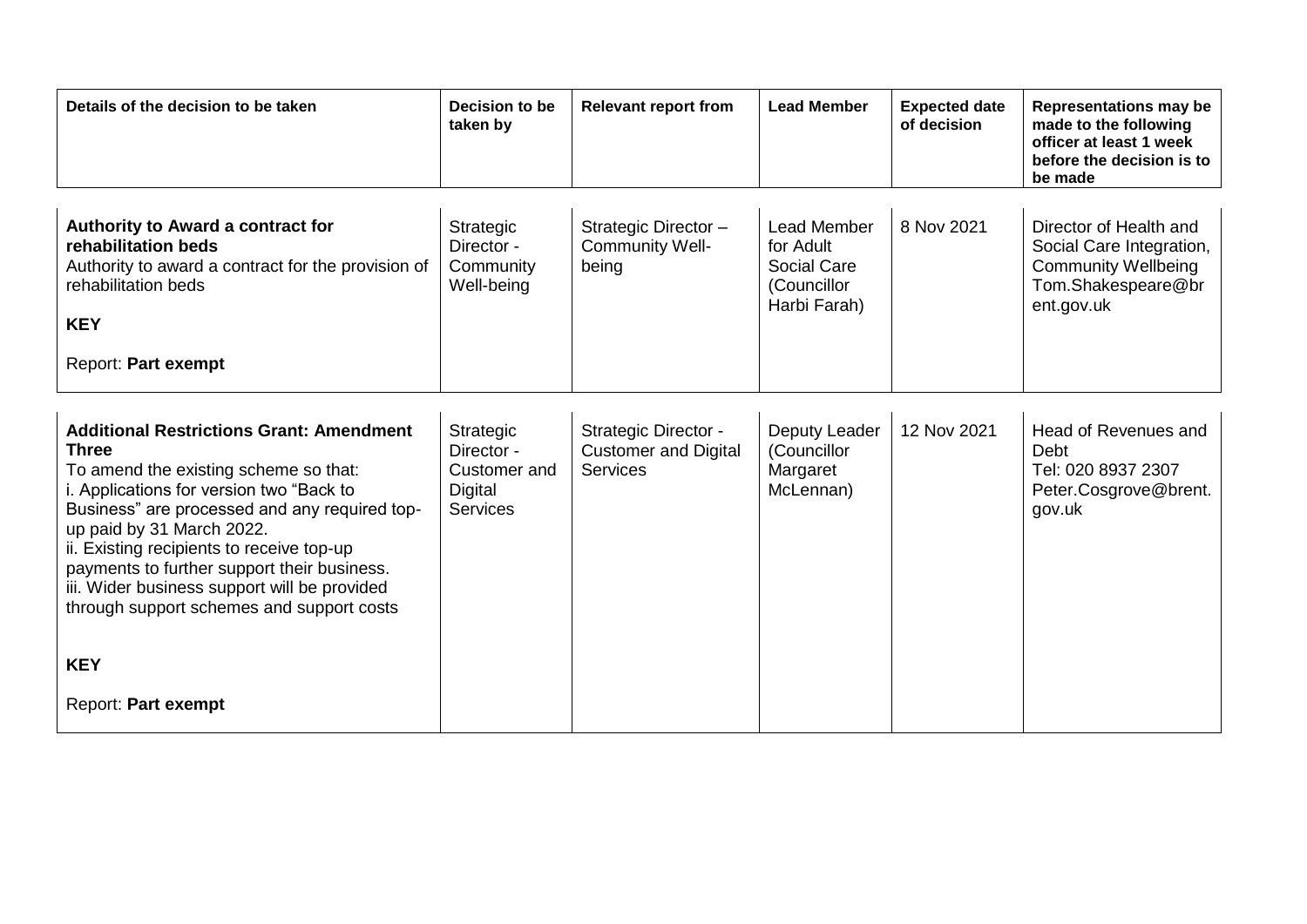| Details of the decision to be taken                                                                                                                                                                                                                 | Decision to be<br>taken by                                    | <b>Relevant report from</b>                                    | <b>Lead Member</b>                                                      | <b>Expected date</b><br>of decision | <b>Representations may be</b><br>made to the following<br>officer at least 1 week<br>before the decision is to<br>be made |
|-----------------------------------------------------------------------------------------------------------------------------------------------------------------------------------------------------------------------------------------------------|---------------------------------------------------------------|----------------------------------------------------------------|-------------------------------------------------------------------------|-------------------------------------|---------------------------------------------------------------------------------------------------------------------------|
| <b>Tree Maintenance Contract Extension</b><br>To extend the current Tree maintenance<br>contract with Gristwood and Toms for a period<br>of two years.<br><b>KEY</b><br>Report: Open<br>*Added to the Plan on 26 October 2021                       | Strategic<br>Director -<br>Regeneration<br>and<br>Environment | <b>Strategic Director -</b><br>Regeneration and<br>Environment | <b>Lead Member</b><br>for<br>Environment<br>(Councillor<br>Krupa Sheth) | Not before 24<br>Nov 2021           | Head of Parking and<br>Lighting<br>Tel: 020 8937 2979<br>gavin.f.moore@brent.g<br>ov.uk                                   |
| <b>Street Lighting Maintenance Contract</b><br><b>Extension</b><br>To extend the current street lighting<br>maintenance contract with Conway's for a<br>period of two years.<br><b>KEY</b><br>Report: Open<br>*Added to the Plan on 26 October 2021 | Strategic<br>Director -<br>Regeneration<br>and<br>Environment | Strategic Director -<br>Regeneration and<br>Environment        | Lead Member<br>for<br>Environment<br>(Councillor<br>Krupa Sheth)        | Not before 24<br>Nov 2021           | Head of Parking and<br>Lighting<br>Tel: 020 8937 2979<br>gavin.f.moore@brent.g<br>ov.uk                                   |

**December 2021**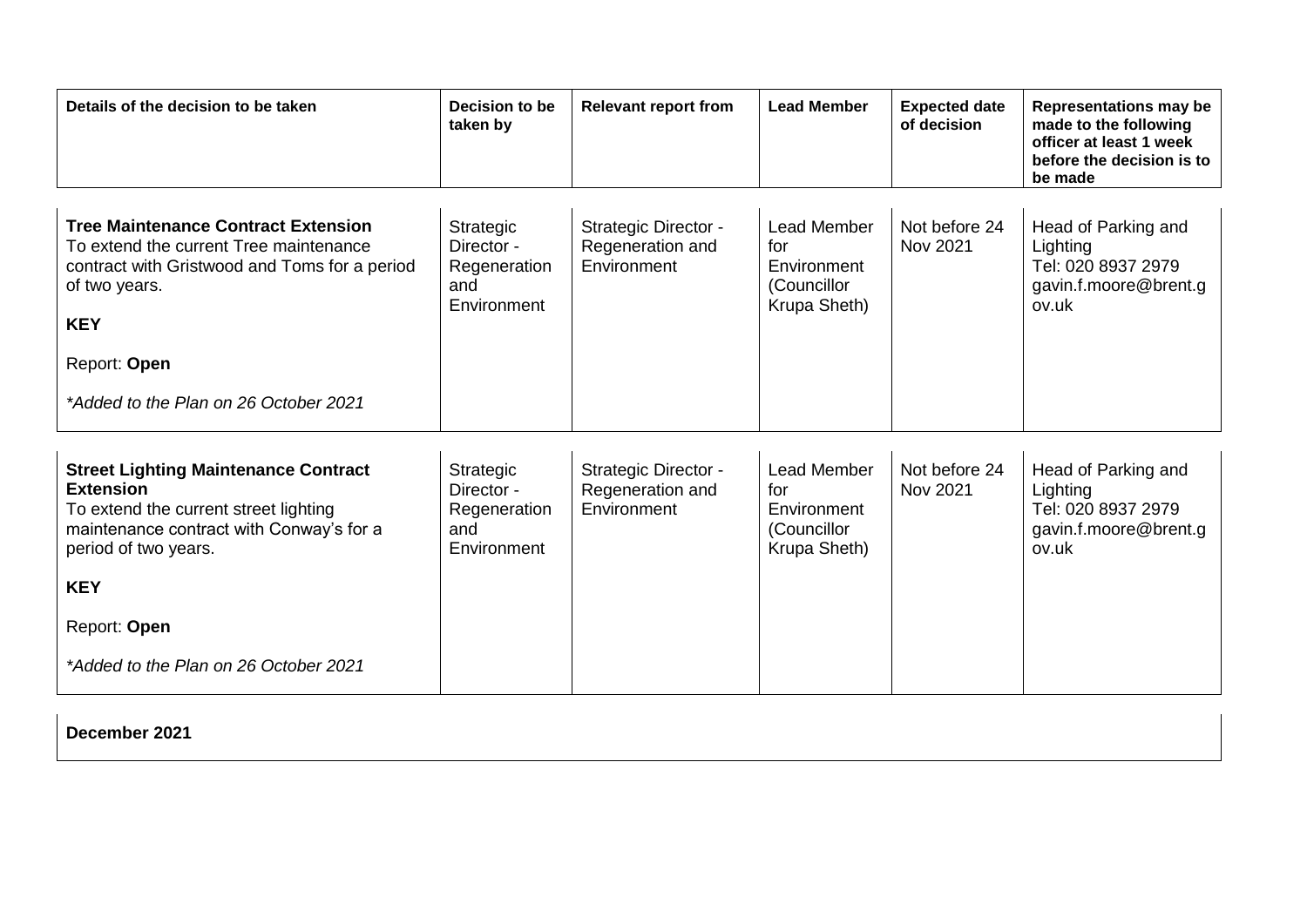| Details of the decision to be taken                                                                                                                                                                                                                       | Decision to be<br>taken by | <b>Relevant report from</b>                          | <b>Lead Member</b>                                                                                                          | <b>Expected date</b><br>of decision | <b>Representations may be</b><br>made to the following<br>officer at least 1 week                                                |
|-----------------------------------------------------------------------------------------------------------------------------------------------------------------------------------------------------------------------------------------------------------|----------------------------|------------------------------------------------------|-----------------------------------------------------------------------------------------------------------------------------|-------------------------------------|----------------------------------------------------------------------------------------------------------------------------------|
|                                                                                                                                                                                                                                                           |                            |                                                      |                                                                                                                             |                                     | before the decision is to<br>be made                                                                                             |
| Draft Budget 2022/23<br>To consider the draft budget proposals for<br>2022/23<br><b>KEY</b><br>Report: Open                                                                                                                                               | Cabinet                    | <b>Director of Finance</b>                           | Deputy Leader<br>(Councillor<br>Margaret<br>McLennan)                                                                       | 6 Dec 2021                          | <b>Director of Finance</b><br>Tel: 020 8937 4043<br>minesh.patel@brent.go<br>v.uk                                                |
| Development of Post-16 Preparation for<br><b>Adulthood (PfA) Skills Resource Centre</b><br>To approve the business case for Development<br>of a Post-16 Preparation for Adulthood (PfA)<br>Skills Resource Centre in Brent.<br><b>KEY</b><br>Report: Open | Cabinet                    | Strategic Director -<br>Children and Young<br>People | <b>Lead Member</b><br>for Children's<br>Safeguarding,<br>Early Help and<br><b>Social Care</b><br>(Councillor Mili<br>Patel) | 6 Dec 2021                          | <b>Operational Director</b><br>Integration & Improved<br><b>Outcomes</b><br>Tel: 020 8937 4456<br>nigel.chapman@brent.<br>gov.uk |
| <b>Commissioning of 2 LD Services at Oxgate</b><br><b>Gardens and Kinch Grove</b><br>to retender for two Learning Disability services<br>at Oxgate Gardens and Kinch Grove<br><b>KEY</b><br>Report: Part exempt                                           | Cabinet                    | Strategic Director -<br>Community Well-<br>being     | Lead Member<br>for Adult<br>Social Care<br>(Councillor<br>Harbi Farah)                                                      | 6 Dec 2021                          | Interim Commissioning<br>Manager<br>Tel: 020 8937 4162<br>Lorraine.Regan@brent.<br>gov.uk                                        |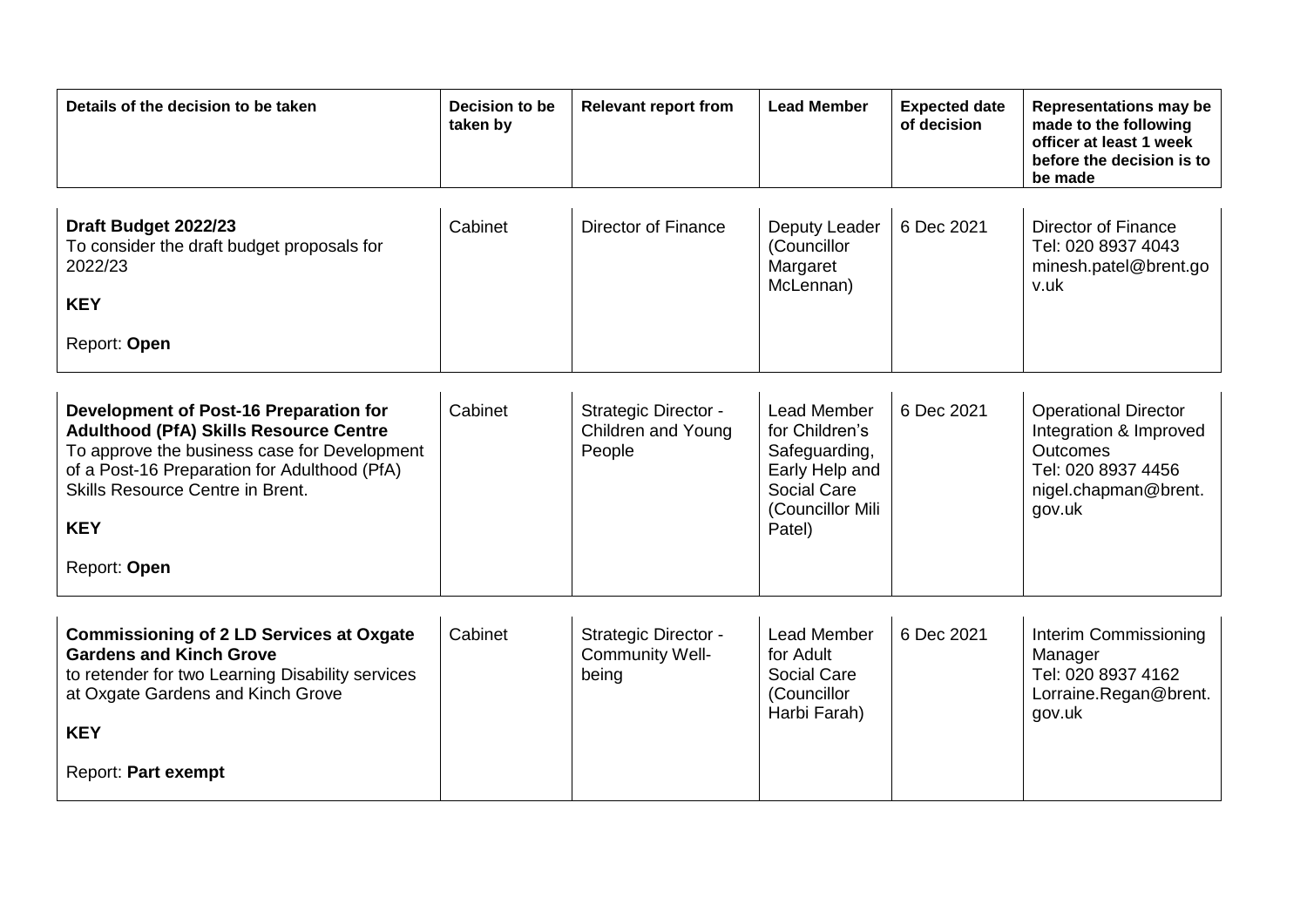| Details of the decision to be taken                                                                                                                                                                                                        | Decision to be<br>taken by | <b>Relevant report from</b>                                    | <b>Lead Member</b>                                                                                   | <b>Expected date</b><br>of decision | <b>Representations may be</b><br>made to the following<br>officer at least 1 week<br>before the decision is to<br>be made      |
|--------------------------------------------------------------------------------------------------------------------------------------------------------------------------------------------------------------------------------------------|----------------------------|----------------------------------------------------------------|------------------------------------------------------------------------------------------------------|-------------------------------------|--------------------------------------------------------------------------------------------------------------------------------|
| <b>Brent Infrastructure Funding Statement</b><br>2020/21<br>Cabinet to agree the publication of the Brent<br>Infrastructure Funding Statement as set out in<br>the report<br><b>KEY</b><br>Report: Open                                    | Cabinet                    | <b>Strategic Director -</b><br>Regeneration and<br>Environment | <b>Lead Member</b><br>for<br>Regeneration,<br>Property &<br>Planning<br>(Councillor<br>Shama Tatler) | 6 Dec 2021                          | <b>Operational Director -</b><br>Regeneration, Growth<br>and Employment<br>Tel: 020 8937 6441<br>alice.lester@brent.gov.<br>uk |
|                                                                                                                                                                                                                                            |                            |                                                                |                                                                                                      |                                     |                                                                                                                                |
| <b>Brent Home Care Framework</b><br>To give permission to tender for Home Care<br>implementation Framework<br>This framework will include Home Care<br>providers who will support the current Home<br>Care model in Brent to add capacity. | Cabinet                    | <b>Strategic Director -</b><br><b>Community Well-</b><br>being | <b>Lead Member</b><br>for Adult<br>Social Care<br>(Councillor<br>Harbi Farah)                        | 6 Dec 2021                          | Market Oversight<br>Manager<br>Tel: 020 8937 4132<br>edwin.mensah@brent.<br>gov.uk                                             |
| <b>KEY</b>                                                                                                                                                                                                                                 |                            |                                                                |                                                                                                      |                                     |                                                                                                                                |
| Report: Part exempt                                                                                                                                                                                                                        |                            |                                                                |                                                                                                      |                                     |                                                                                                                                |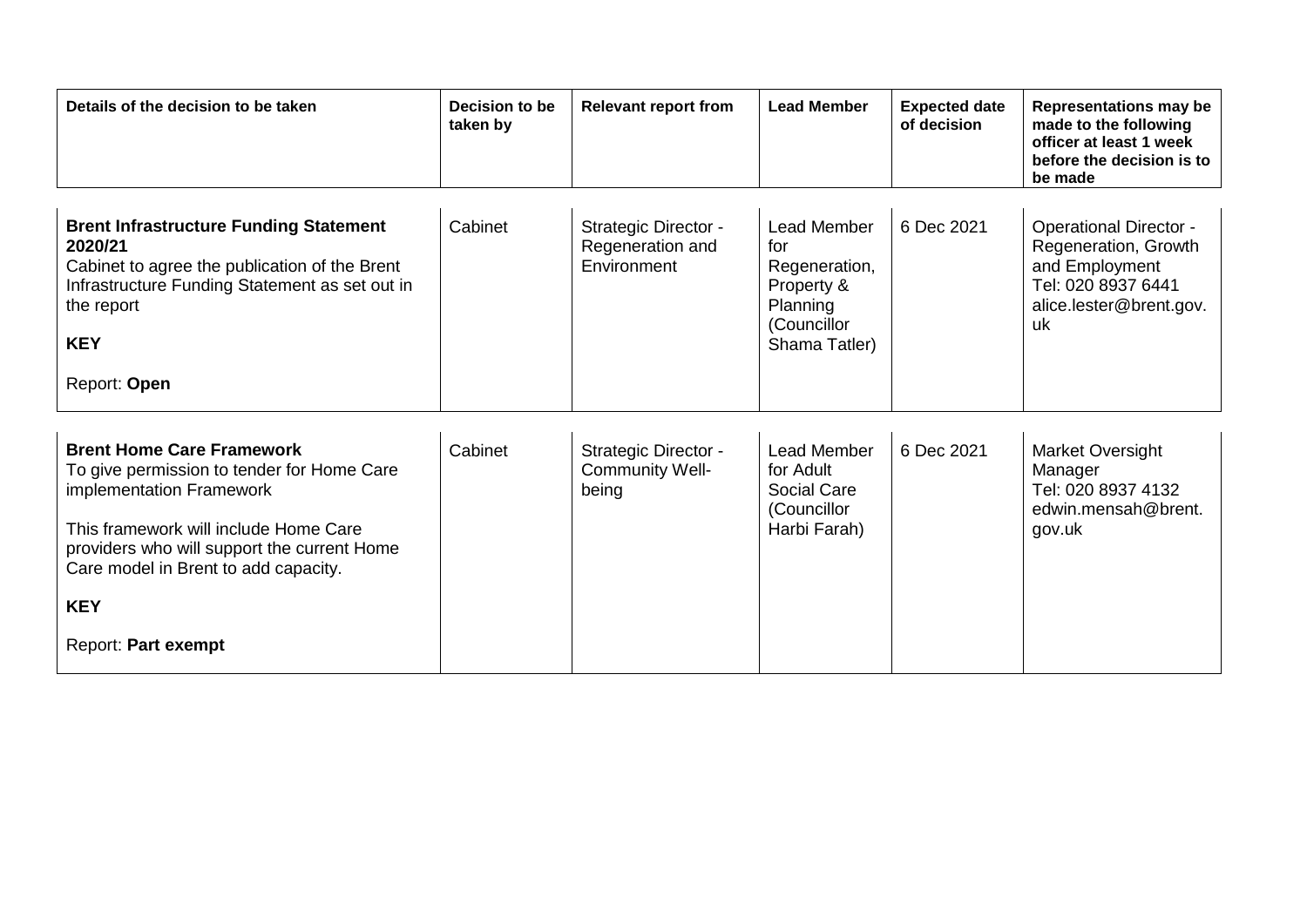| Details of the decision to be taken                                                                                                                                                                        | Decision to be<br>taken by | <b>Relevant report from</b>                                                   | <b>Lead Member</b>                                    | <b>Expected date</b><br>of decision | <b>Representations may be</b><br>made to the following<br>officer at least 1 week<br>before the decision is to<br>be made                                                                                         |
|------------------------------------------------------------------------------------------------------------------------------------------------------------------------------------------------------------|----------------------------|-------------------------------------------------------------------------------|-------------------------------------------------------|-------------------------------------|-------------------------------------------------------------------------------------------------------------------------------------------------------------------------------------------------------------------|
| <b>Digital Strategy and Business Case 2022-</b><br>2026<br>To agree the implementation of the Digital<br>Strategy and the associated costs outlined in<br>the business case.<br><b>KEY</b><br>Report: Open | Cabinet                    | <b>Strategic Director -</b><br><b>Customer and Digital</b><br><b>Services</b> | Deputy Leader<br>(Councillor<br>Margaret<br>McLennan) | 6 Dec 2021                          | Digital Workstream<br>Lead - Technology<br>Tel: 07788338499<br>Joanna.Little@brent.go<br>v.uk,<br>Digital Workstream<br>Lead - Digital<br>Enablement<br>Tel: 020 8937 2651<br>Madeleine.Leathley@b<br>rent.gov.uk |

## **January 2022**

| <b>Quarter 3 Financial Report 2021/22</b><br>To note the overall financial position and the<br>actions being taken to manage the issues<br>arising. | Cabinet | Director of Finance | Deputy Leader<br>(Councillor<br>Margaret<br>McLennan) | 12 Jan 2022 | Director of Finance<br>Tel: 020 8937 4043<br>minesh.patel@brent.go<br>v.uk |
|-----------------------------------------------------------------------------------------------------------------------------------------------------|---------|---------------------|-------------------------------------------------------|-------------|----------------------------------------------------------------------------|
| <b>KEY</b>                                                                                                                                          |         |                     |                                                       |             |                                                                            |
| Report: Open                                                                                                                                        |         |                     |                                                       |             |                                                                            |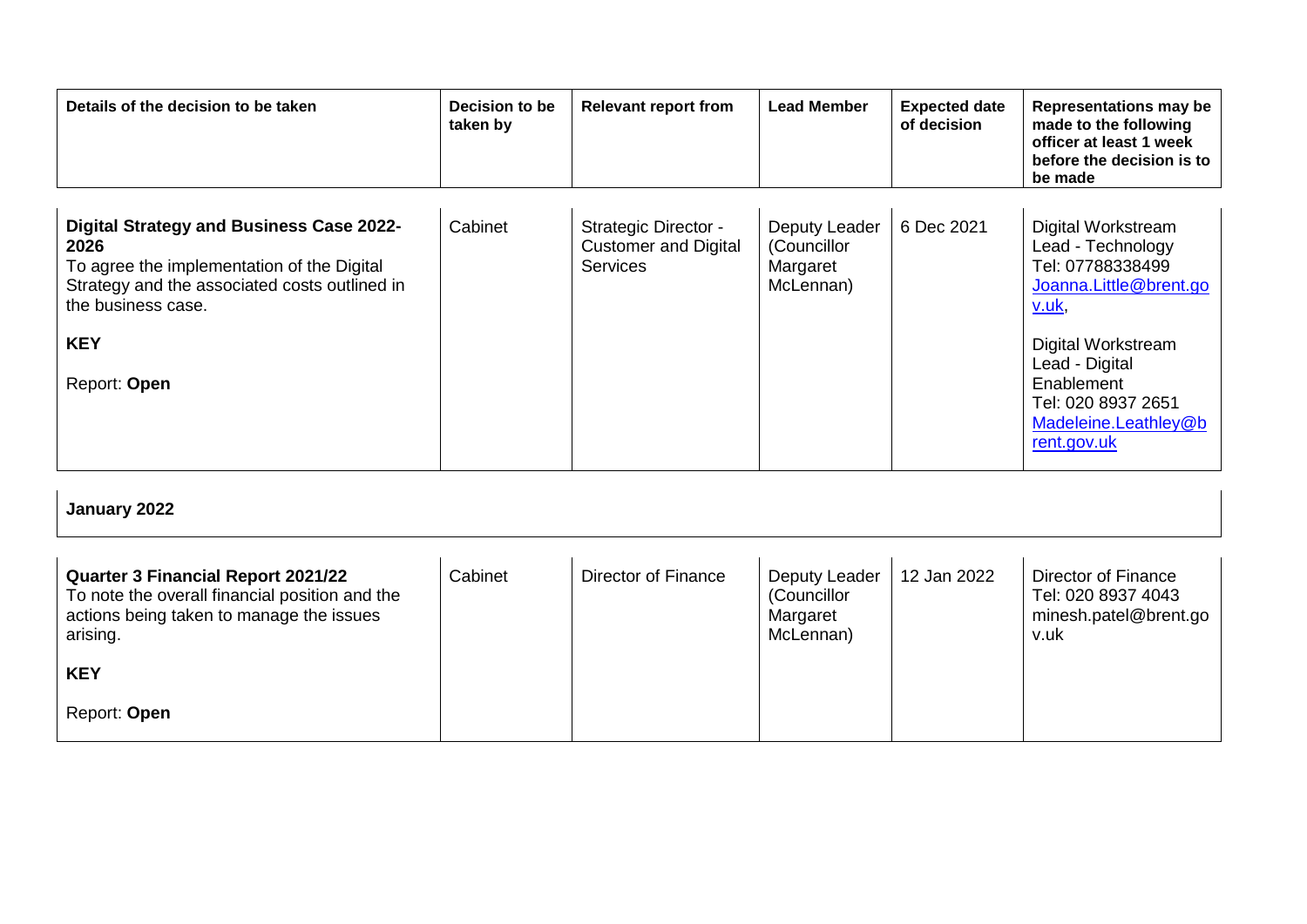| Details of the decision to be taken                                                                                                                                                                                                                                                                                                                       | Decision to be<br>taken by | <b>Relevant report from</b>                                    | <b>Lead Member</b>                                                                                   | <b>Expected date</b><br>of decision | <b>Representations may be</b><br>made to the following<br>officer at least 1 week<br>before the decision is to<br>be made      |
|-----------------------------------------------------------------------------------------------------------------------------------------------------------------------------------------------------------------------------------------------------------------------------------------------------------------------------------------------------------|----------------------------|----------------------------------------------------------------|------------------------------------------------------------------------------------------------------|-------------------------------------|--------------------------------------------------------------------------------------------------------------------------------|
| <b>Draft Affordable Workspace Supplementary</b><br><b>Planning Document</b><br>to note the contents of this report and appended<br>draft Affordable Workspace SPD.<br>2.2 Note that the draft Affordable Workspace<br>SPD be presented to Members for approval,<br>prior to publication and statutory consultation.<br><b>KEY</b><br>Report: Open         | Cabinet                    | <b>Strategic Director -</b><br>Regeneration and<br>Environment | <b>Lead Member</b><br>for<br>Regeneration,<br>Property &<br>Planning<br>(Councillor<br>Shama Tatler) | 12 Jan 2022                         | <b>Operational Director -</b><br>Regeneration, Growth<br>and Employment<br>Tel: 020 8937 6441<br>alice.lester@brent.gov.<br>uk |
| <b>Abbey Community Centre, Alperton</b><br>Agreement to progress with the preferred option<br>of demolition and rebuild to provide affordable<br>workspace and community space.<br>Agreement to use S106 receipts and SCIL.<br>Agreement to progress the next steps of<br>securing a developer partner and operator.<br><b>KEY</b><br>Report: Part exempt | Cabinet                    | <b>Strategic Director -</b><br>Regeneration and<br>Environment | <b>Lead Member</b><br>for<br>Regeneration,<br>Property &<br>Planning<br>(Councillor<br>Shama Tatler) | 12 Jan 2022                         | <b>Operational Director -</b><br>Regeneration, Growth<br>and Employment<br>Tel: 020 8937 6441<br>alice.lester@brent.gov.<br>uk |